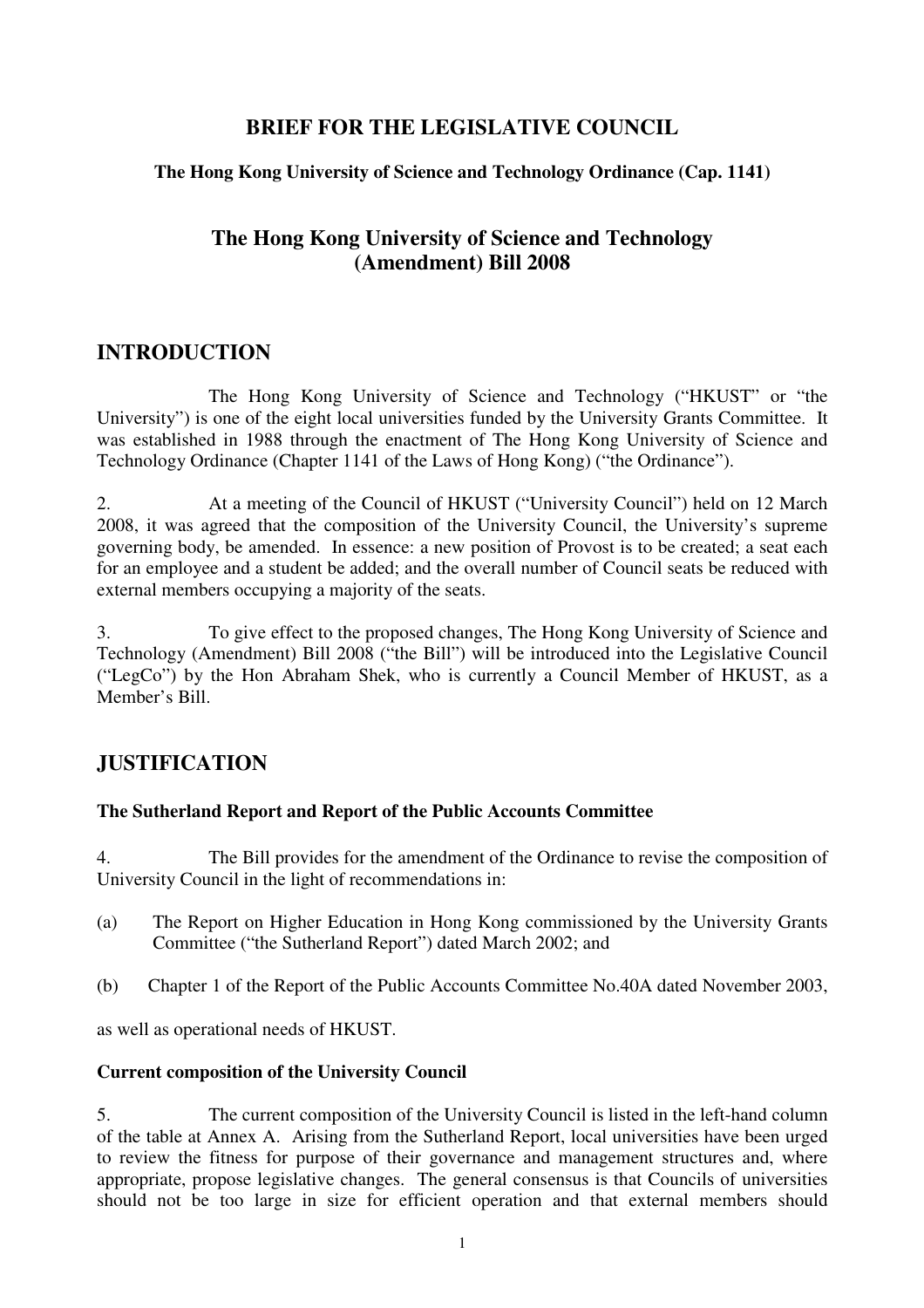outnumber internal members by a sufficiently large margin to ensure proper governance of the universities.

## **Newly-added post of "Provost"**

6. To prepare for the change to a four-year degree system, the HKUST Council has engaged a management consultant to review its senior management structure. The recommendations of the consultant have been accepted. One of the recommendations is to add a new position of "Provost" to the senior management structure. Provost is a title commonly understood in renowned universities in the world for the chief academic officer who is responsible for oversight of all educational affairs and activities, including academic personnel. HKUST wishes to include the Provost as one of the *ex-officio* members of the Council.

## **Additions and consequential changes to Council composition**

7. When the Ordinance was first enacted in 1988, no Council seats had been provided for students and employees other than the senior management and academic representatives on the Senate of the University (the University's highest academic body). HKUST submits that as stakeholders, students and employees should have a voice in the Council. To make room for the additional seats, for a student and an employee respectively, the HKUST Council proposes to reduce the number of members in other categories of its membership.

## **Proposed changes to the composition of the HKUST Council**

8. A summary of the proposed changes to the composition of the HKUST Council is given in the right-hand column of the table at **Annex A.** Details are in the Bill at **Annex B**.

## **The consultation process**

9. HKUST has consulted widely the various University stakeholders to gauge their views on, and seek their support for, the proposed amendments. Details are in the following:-

## (a) Internal consultation

Emails on the subject from the President have been sent three times (on 22 February, 6 March and 10 March 2008) to each and every student (undergraduate / postgraduate) and twice to employees and alumni (on 22 February and 6 March 2008). Face-to-face meetings with employee representatives (on 11 February 2008), student representatives (on 18 February 2008) and alumni representatives (on 23 February 2008) have been held by Vice-Presidents. Formal consultation sessions with the University Senate consisting of representatives of faculty members (on 19 February 2008), and the University Council and the University Court, the later being the highest advisory body (on 12 March 2008), have been conducted. Two open forums on the subject on 10 March 2008 (one for all students and alumni, and the other for all employees) have been held to hear views and answer questions. In addition, there is a designated email account for all students, employees and alumni to provide feedback. A 2-week on-line survey was conducted from 5 to 19 May 2008 among staff and students respectively to poll their opinions on the method for electing the full-time employee and the full-time student to the HKUST Council, i.e., either by direct election (one person one vote) or indirect election (the Chairman of the HKUST Staff Association and the President of the HKUST Students' Union to be the *ex-officio* Council Members).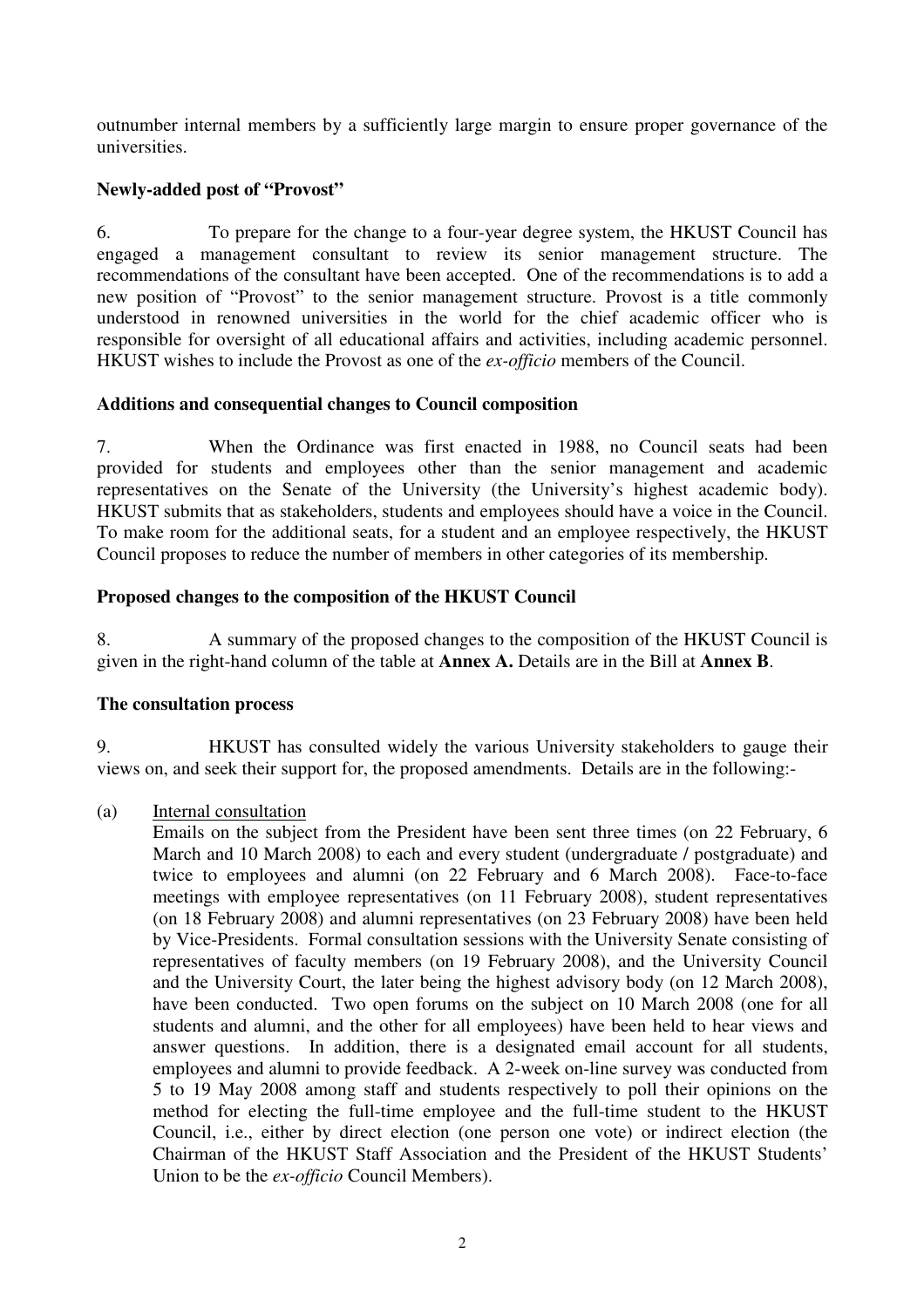## (b) External consultation

The Education Bureau and the University Grants Committee have been invited to examine the proposed amendments from a policy perspective while the Department of Justice from the point of law drafting.

## (c) LegCo Panel on Education

The LegCo Panel on Education was briefed on 8 May 2008. Panel Members expressed appreciation of the HKUST Council for having proactively consulted staff, students and alumni on the proposals of the Bill. The Panel did not find it necessary to form a Bills Committee to scrutinize the Bill provided that the outcomes of the polls among the staff and students on the election method for their respective representatives in the HKUST Council would be reflected in the Bill and other relevant provisions.

## 10. The outcome of the consultation is summarized as follows:

## (a) Students

HKUST students (both undergraduates and postgraduates) welcome the provision of a Council seat for a full-time student.

## (b) Alumni

HKUST alumni are supportive of the proposed package of changes. They understand that a seat has been earmarked for the Chairman of the Convocation which will be a body consisting predominantly of HKUST alumni. This body has not yet been formed because the alumni base, typical of a young university, remains relatively small. The University Administration will work with the alumni on the details for the formation of the Convocation.

## (c) Senate

The Senate met on 19 February 2008 to discuss the proposed changes to the Ordinance. Members of the Senate, mostly academics and researchers, support the creation of a new position of "Provost" and have no objection to the reduction of the number of Senate representatives on the University Council from three to two.

## (d) Employees

HKUST employees welcome the proposed changes, particularly the proposal relating to the addition of a seat for a full-time employee and a full-time student respectively.

## (e) University Court and Council Court and Council members are supportive of the proposed additions and other changes.

## (f) Government bureau and departments

No objection to the proposed changes has been received from the Education Bureau and the University Grants Committee. The Department of Justice issued a certificate under Rule 51(2) of the LegCo Rules of Procedure on 6 May 2008. The Chief Executive's written consent under Rule 51(4) of the LegCo Rules of Procedure was also available on 2 June 2008.

11. The outcomes of the on-line polls conducted during 5-19 May 2008 are thus:

| <b>Staff</b>    | : $65.0\%$ in favour of direct election, $35.0\%$ for indirect election; |
|-----------------|--------------------------------------------------------------------------|
| <b>Students</b> | : 75.9% in favour of direct election, 24.1% for indirect election.       |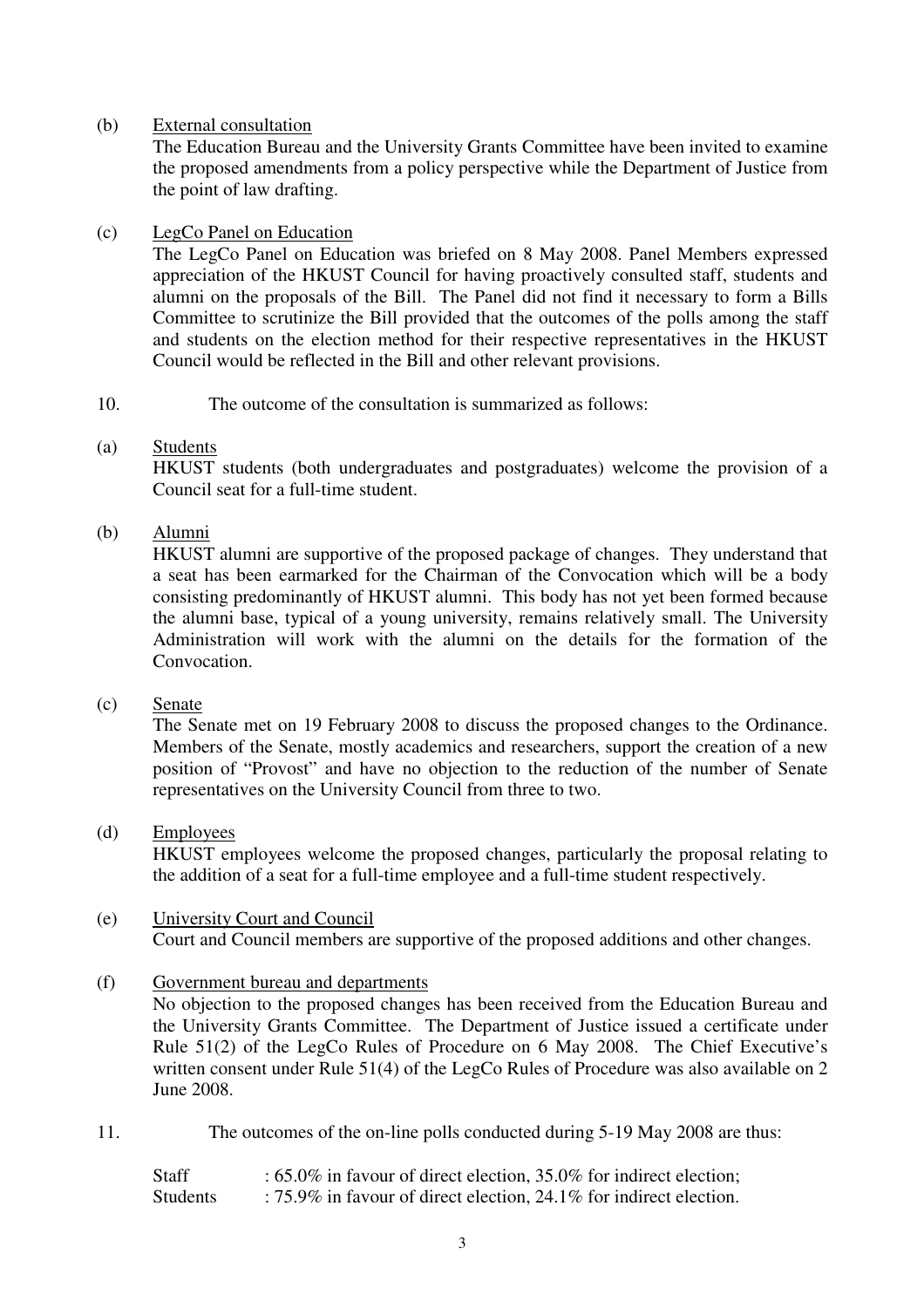HKUST has pledged to abide by the wishes of the staff and students and will conduct the direct elections accordingly to determine the Staff Council Member and the Student Council Member. The direct election arrangement is in accord with the proposed provisions as originally drafted in the Bill.

## **THE BILL**

- 12. The key provisions of the Bill in **Annex B** are as follows:
- (a) **Clause 2** appoints 1 September 2009 as the date of commencement of the Ordinance.
- (b) **Clause 3** adds "Provost" to the Interpretation Section (section 2) of The HKUST Ordinance.
- (c) **Clause 4** amends section 9 of the Ordinance to revise the composition of the HKUST Council.
- (d) **Clause 5** amends section 11(4)(d) of the Ordinance as a consequential amendment arising from the addition of the post of "Provost".
- (e) **Clause 6** amends the heading of Part V of the Ordinance as a consequential amendment arising from the addition of the post of "Provost".
- (f) **Clause 7** amends section 12 of the Ordinance as a consequential amendment arising from the addition of the post of "Provost".
- (g) **Clause 8** amends section 13(2)(d) of the Ordinance as a consequential amendment arising from the addition of the post of "Provost".

13. A comparison table showing the current version of the Ordinance and the proposed changes is at **Annex C**.

## **SUBMISSIONS**

14. The HKUST Staff Association, HKUST Alumni Association and HKUST Students' Union have submitted their views directly to the LegCo Panel on Education in April 2008. Copies of these three submissions are in **Annex D** (English only), **Annex E** (English only) and **Annex F** (Chinese only).

## **HKUST STATUTES AND REGULATIONS FOR THE ELECTIONS**

15. Following the meeting of the LegCo Panel on Education on 8 May 2008, University Statutes and Regulations governing elections among full-time employees and full-time students have been drawn up, posted on-line for all staff and students to view and comment, and received the approval of the HKUST Council on 4 June 2008. These Statutes and Regulations are attached in **Annex G** (University Statute 9), **Annex H** (Regulations for Staff Election), **Annex I** (University Statute 10) and **Annex J** (Regulations for Student Election) for LegCo Members' information.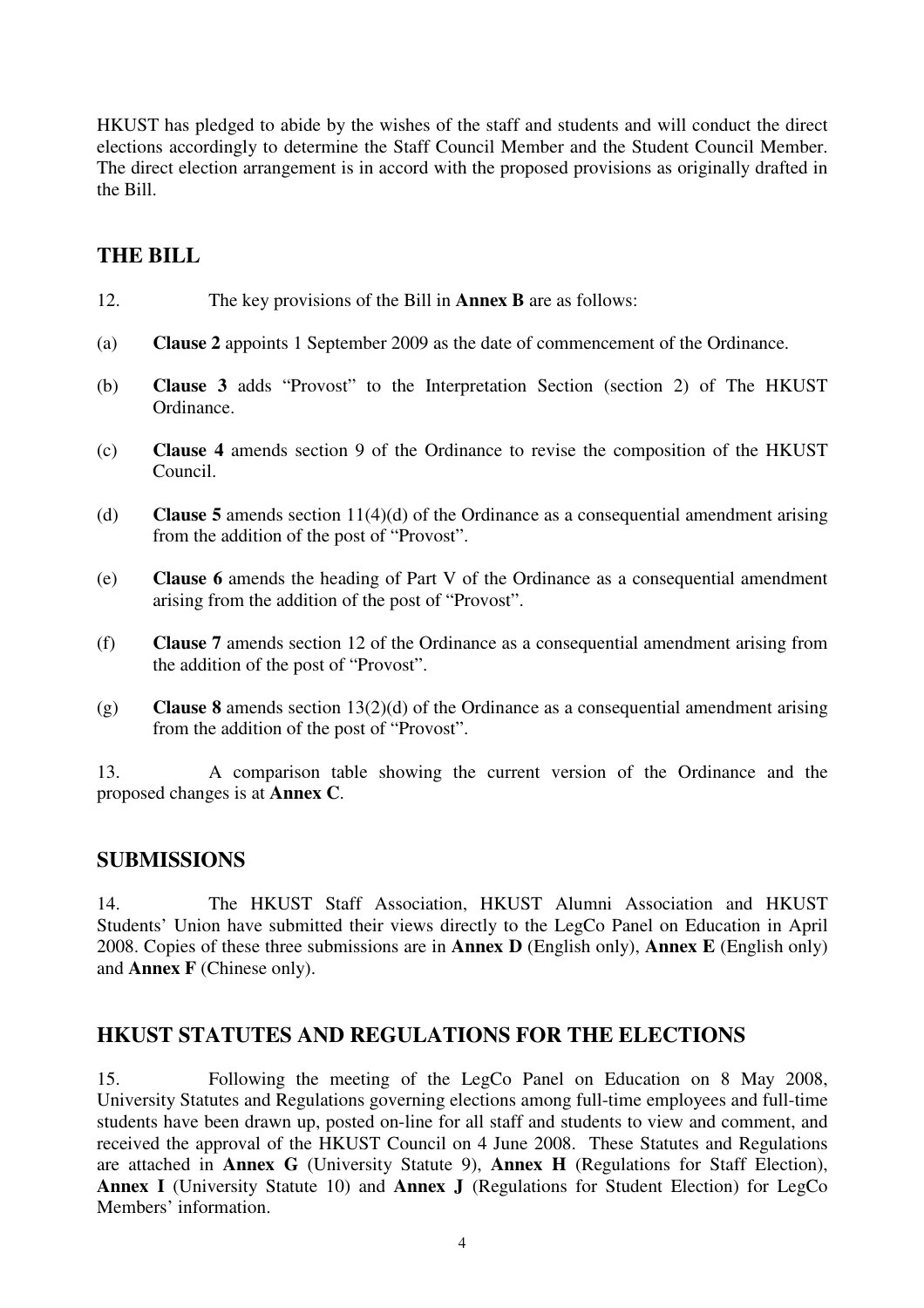## **ENQUIRIES**

16. Any enquiries about this brief may be directed to the office of the Hon Abraham Shek, Member of the Legislative Council, at Room 806, Manning House, 48 Queen's Road Central, Hong Kong, telephone number 2588 1060, fax number 2588 1623 or Ms Catherine Lai, Council Secretary of The Hong Kong University of Science and Technology, at Room 6376, The Hong Kong University of Science and Technology, Clear Water Bay, Kowloon, Hong Kong, telephone number 2358 6322, fax number 2358 0545.

Council Secretariat The Hong Kong University of Science and Technology 5 June 2008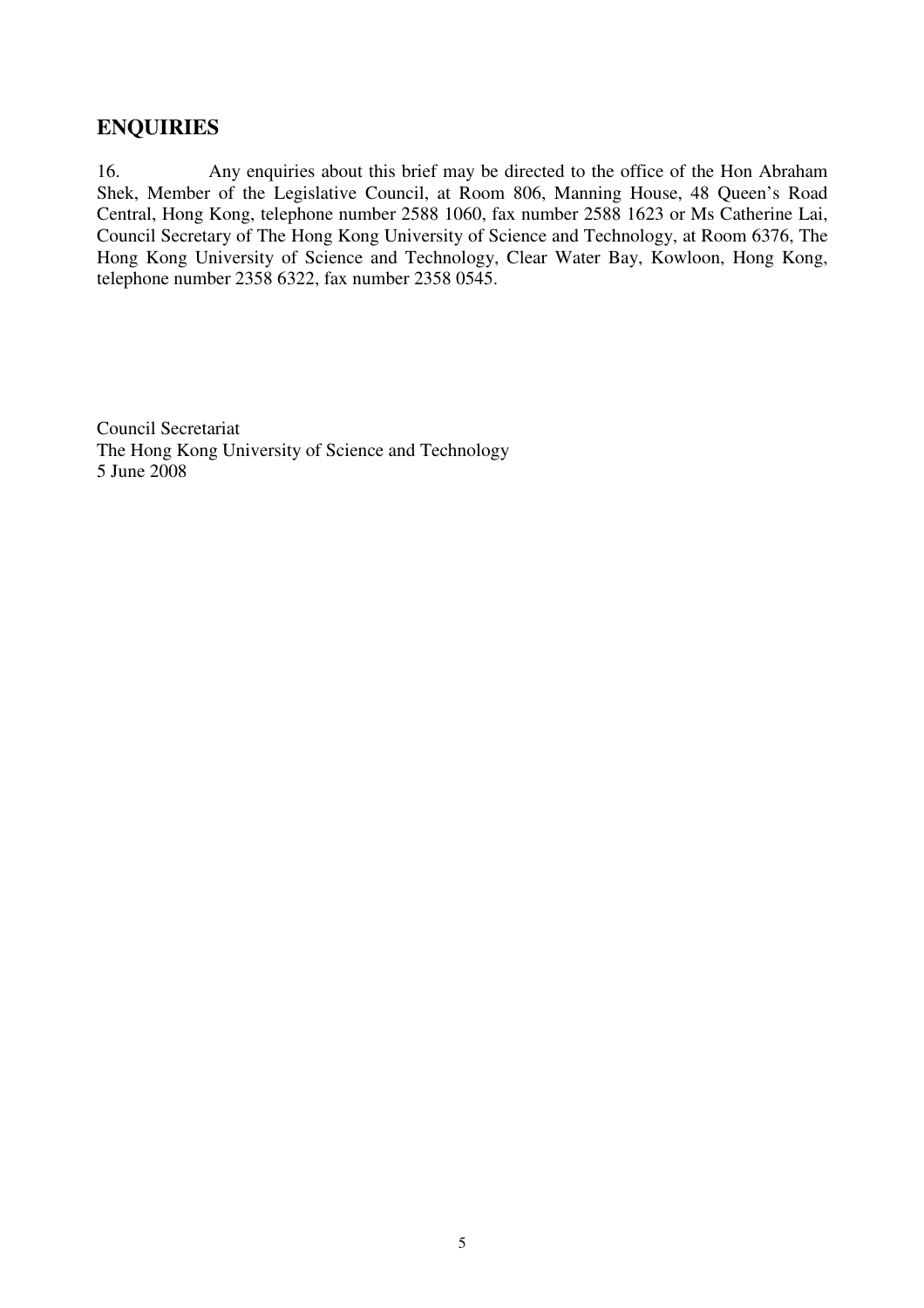## Current and proposed composition of the Council of The Hong Kong University of Science and Technology

|                                                                                               | <b>Current composition</b>                                                                                                     | <b>Proposed changes</b>                                                                                            |
|-----------------------------------------------------------------------------------------------|--------------------------------------------------------------------------------------------------------------------------------|--------------------------------------------------------------------------------------------------------------------|
| Appointed members not<br>being public officers,<br>employees or students<br>of the University | not more than 18                                                                                                               | not more than 17                                                                                                   |
| Public<br>officers                                                                            | not more than 3<br>[Government has ceased<br>to fill these seats]                                                              | 0<br>[Government may appoint<br>public officers under a revised<br>provision in Section $9(1)(g)$ ]                |
| President /<br>Vice-Presidents /<br>Deans                                                     | President (1),<br>all Vice-Presidents (VPs) (3), &<br>all Deans of schools (5)                                                 | President (1),<br>Provost (1) [new],<br>VP(1)<br>[by rotation among VPs], &<br>Deans (2) [by rotation among Deans] |
| Academic members<br>of Senate                                                                 | not more than 3 elected faculty<br>members from the Senate                                                                     | not more than 2                                                                                                    |
| Alumni<br>(counted also as<br>external member)                                                | Chairman of the Convocation<br>[The Convocation, not yet<br>established, will be a body<br>consisting predominantly of alumni] | 1<br>[no change]                                                                                                   |
| Employees                                                                                     |                                                                                                                                | 1<br>[new]                                                                                                         |
| <b>Students</b>                                                                               |                                                                                                                                | 1<br>[new]                                                                                                         |
| Total                                                                                         | Maximum 34 seats                                                                                                               | Maximum 27 seats                                                                                                   |
|                                                                                               | [As the seats for 3 public officers<br>and Chairman of the Convocation<br>are unfilled, the actual number of<br>members is 30] |                                                                                                                    |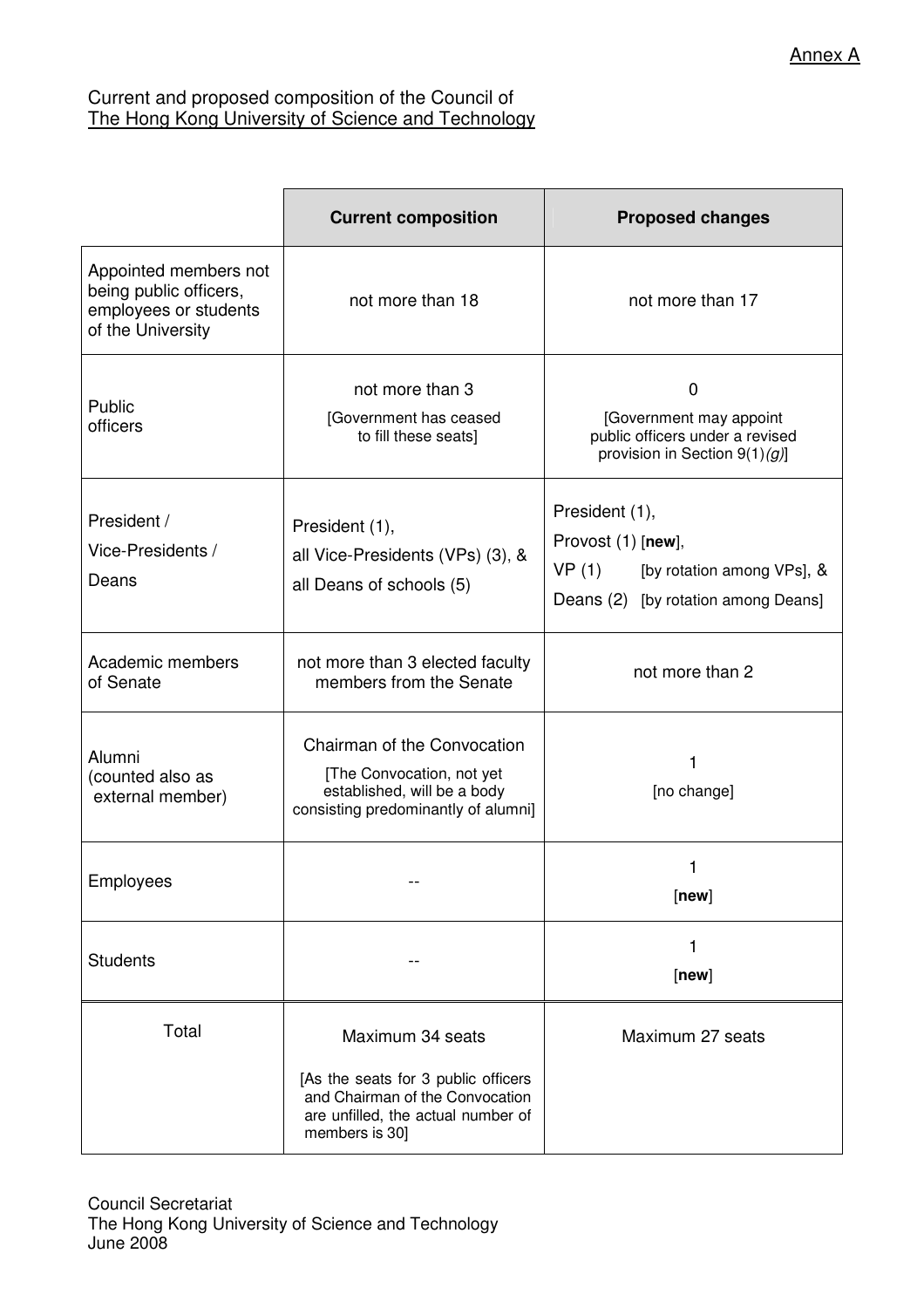## **A BILL**

## **TO**

Amend The Hong Kong University of Science and Technology Ordinance, to –

- (*a*) include a definition of "Provost" and provide for the appointment and removal of a Provost by The Hong Kong University of Science and Technology;
- (*b*) preclude the University's Council from delegating to a committee or the President the power to –
	- (i) appoint and remove the Provost; or
	- (ii) approve the duties to be undertaken by the Provost;
- (*c*) reduce the maximum number of the University's Council members;
- (*d*) change the composition of the University's Council; and
- (*e*) make consequential and related amendments.

Enacted by the Legislative Council.

## **1. Short title**

This Ordinance may be cited as The Hong Kong University of Science and Technology (Amendment) Ordinance 2008.

## **2. Commencement**

This Ordinance shall come into operation on 1 September 2009.

## **3. Interpretation**

Section 2 of The Hong Kong University of Science and Technology Ordinance (Cap. 1141) is amended by repealing the definition of "President" and "Vice-Presidents" and substituting –

""President" (校長), "Provost" (首席副校長) and "Vice-Presidents" (副校長) respectively mean the President, Provost and Vice-Presidents of the University;".

## **4. Membership of the Council**

(1) Section 9(1) is amended –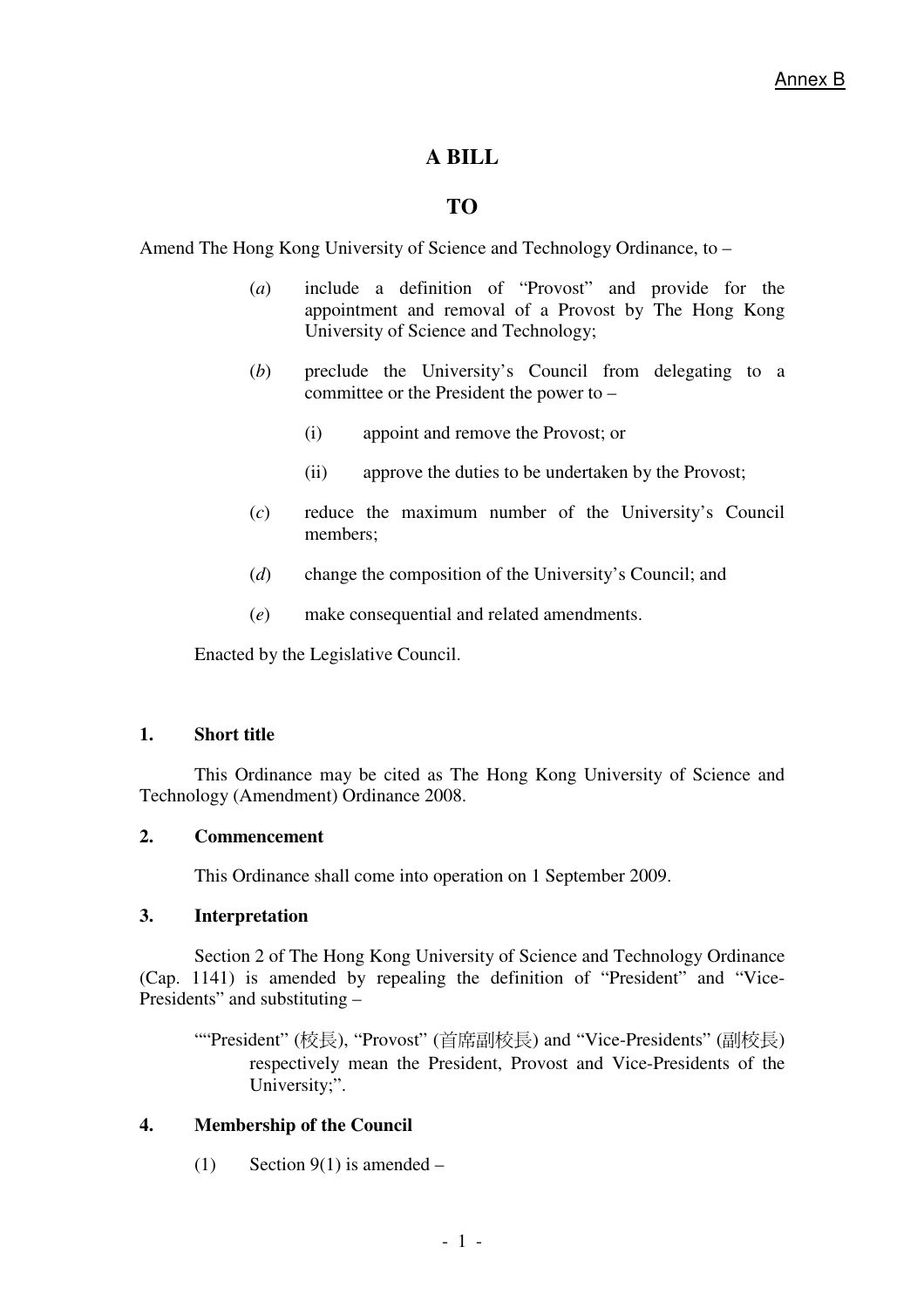(*a*) by adding –

"(*aa*) the Provost;";

- (*b*) by repealing paragraph (*b*) and substituting
	- "(*b*) 1 Vice-President who shall be appointed by the Council by rotation among the Vice-Presidents;";
- (*c*) by repealing paragraph (*c*) and substituting
	- "(*c*) 2 members who shall be appointed by the Council by rotation among the Deans of Faculties and Schools and the Dean of Undergraduate Education;";
- (*d*) by repealing paragraph (*e*);
- (*e*) by repealing paragraph (*f*) and substituting
	- "(*f*) not more than 2 academic members of the Senate who shall be nominated by the Senate and appointed by the Council;";
- (*f*) by repealing paragraph (*g*) and substituting
	- "(*g*) not more than 17 members, who shall not be employees or students of the University, of whom –
		- (i) not less than 10 shall have experience in commerce or industry in Hong Kong and not more than 5 shall be from other tertiary institutions in or outside Hong Kong;
		- (ii) not more than 9 shall be appointed by the Chancellor; and
		- (iii) not more than 8 shall be appointed by the Chancellor on the recommendation of the Council;
		- (*h*) 1 member who shall be elected by and from full-time employees of the University and appointed by the Council; and
		- (*i*) 1 member who shall be elected by and from full-time students of the University and appointed by the Council.".
- (2) Section  $9(3)(a)$  is repealed.

## **5. Committees of the Council**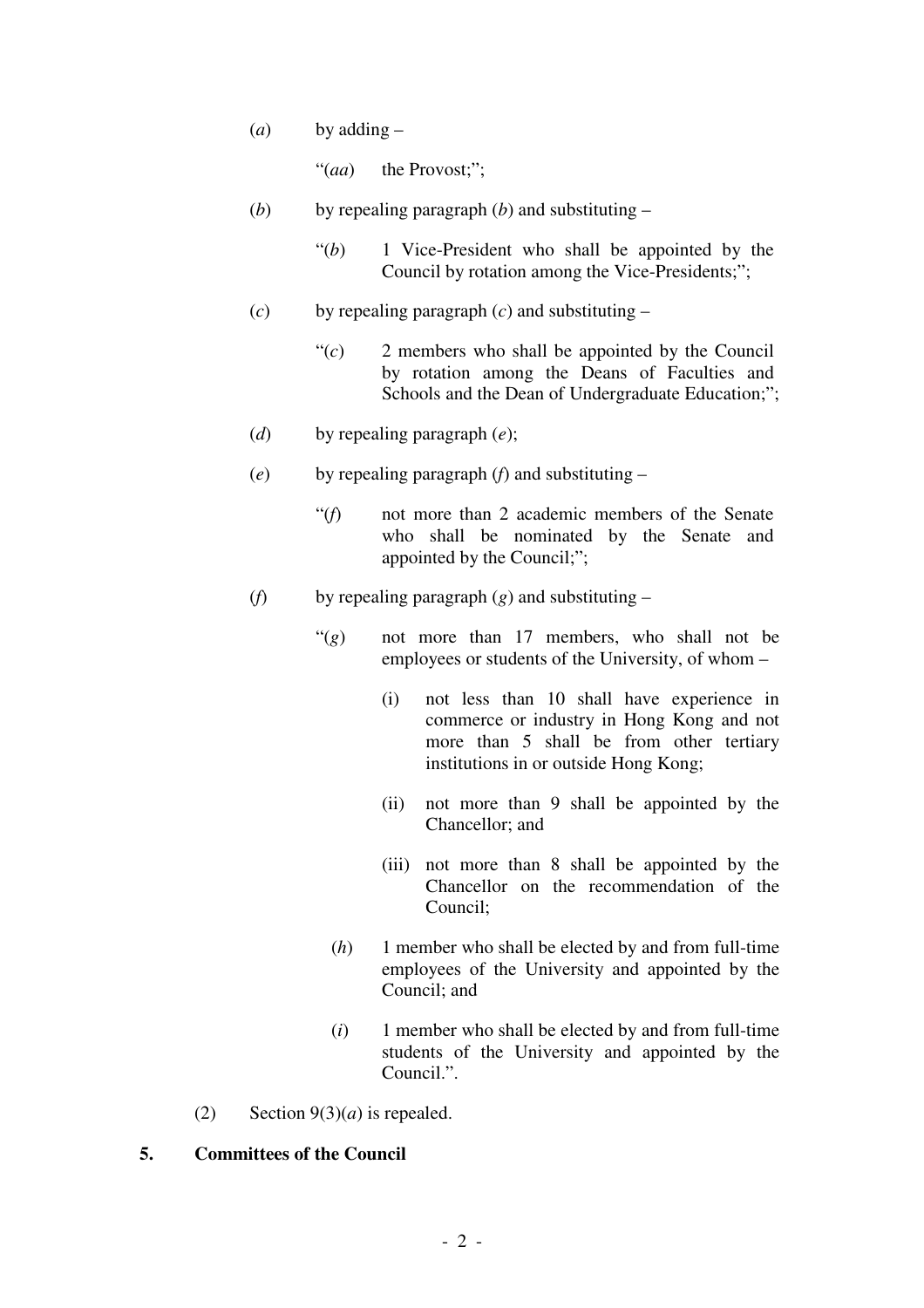Section  $11(4)(d)$  is repealed and the following substituted –

"(*d*) to appoint or remove from office the President, the Provost or any Vice-President under section 12, or to approve the duties to be undertaken by the Provost or any Vice-President under that section.".

## **6. Part heading amended**

The heading of Part V is amended by adding "PROVOST," after "PRESIDENT,".

## **7. Appointment of President, Vice-Presidents and other staff**

 (1) The heading of section 12 is amended by adding **"Provost,"** after **"President,"**.

(2) Section  $12(1)(b)$  is amended by adding "1 Provost and" after "appoint".

(3) Section  $12(2)(c)$  is amended by repealing "section  $9(1)(a)$ ,  $(b)$ ,  $(c)$  or (*f*)" and substituting "section 9(1)(*a*), (*aa*), (*b*), (*c*), (*f*), (*h*) or (*i*)".

(4) Section  $12(3)(a)$  is amended by adding "Provost and the" before "Vice-Presidents".

 (5) Section 12(3)(*b*) is amended by repealing "A Vice-President" and substituting "The Provost or a Vice-President".

(6) Section  $12(3)(c)$  is amended by repealing "section  $9(1)(b)$ , (*c*) or (*f*)" and substituting "section 9(1)(*aa*), (*b*), (*c*), (*f*), (*h*) or (*i*)".

- (7) Section  $12(4)(b)$  is repealed and the following substituted
	- "(b) The Council may appoint any person to act as the Provost or as a Vice-President on a temporary basis during the incapacity or absence from Hong Kong of the Provost or any Vice-President, as the case may be, or if the office of the Provost or any Vice-President, as the case may be, is vacant for any reason.".

## **8. Power of Council to delegate to President**

Section 13(2)(*d*) is amended by adding "the Provost or" before "any Vice-President".

## **Explanatory Memorandum**

 The purpose of this Bill is to amend The Hong Kong University of Science and Technology Ordinance (Cap.1141) ("the Ordinance") –

 (*a*) to introduce the new position of "Provost" in the senior management structure of The Hong Kong University of Science and Technology and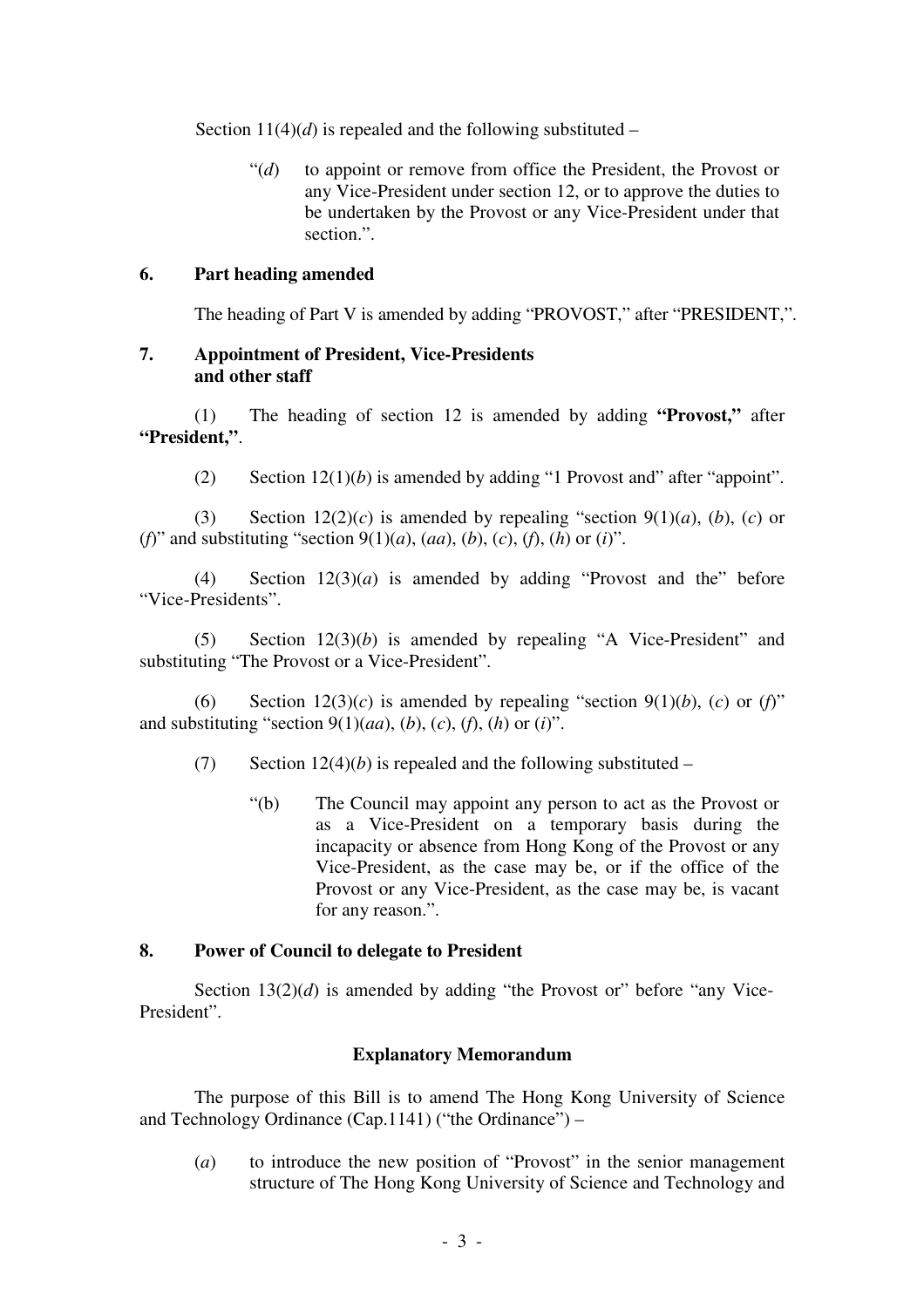to provide for the appointment and removal of a Provost by the University;

- (*b*) to preclude the University's Council from delegating to a committee or the President the power to –
	- (i) appoint and remove the Provost; or
	- (ii) approve the duties to be undertaken by the Provost;
- (*c*) to reduce the maximum number of the University's Council members from 34 to 27;
- (*d*) to change the composition of the University's Council, and in particular to –
	- (i) include the Provost as a Council member;
	- (ii) limit the number of Vice-Presidents represented on the Council to 1;
	- (iii) limit the number of Deans represented on the Council to 2;
	- (iv) remove the requirement for the Council members to include not more than 3 public officers appointed by the Chief Executive;
	- (v) reduce the total number of academic members of the Senate represented on the Council from not more than 3 to not more than 2;
	- (vi) reduce the total number of external Council members from not more than 18 to not more than 17, by reducing the total number of external Council members appointed by the Chancellor on the recommendation of the Council from not more than 9 to not more than 8;
	- (vii) remove the restriction on public officers being appointed as external Council members;
	- (viii) confirm the current practice of excluding employees and students of the University from appointment as external Council members; and
	- (ix) make membership of the Council available to 1 full-time employee and 1 full-time student of the University; and
- (*e*) to make consequential and related amendments to the Ordinance.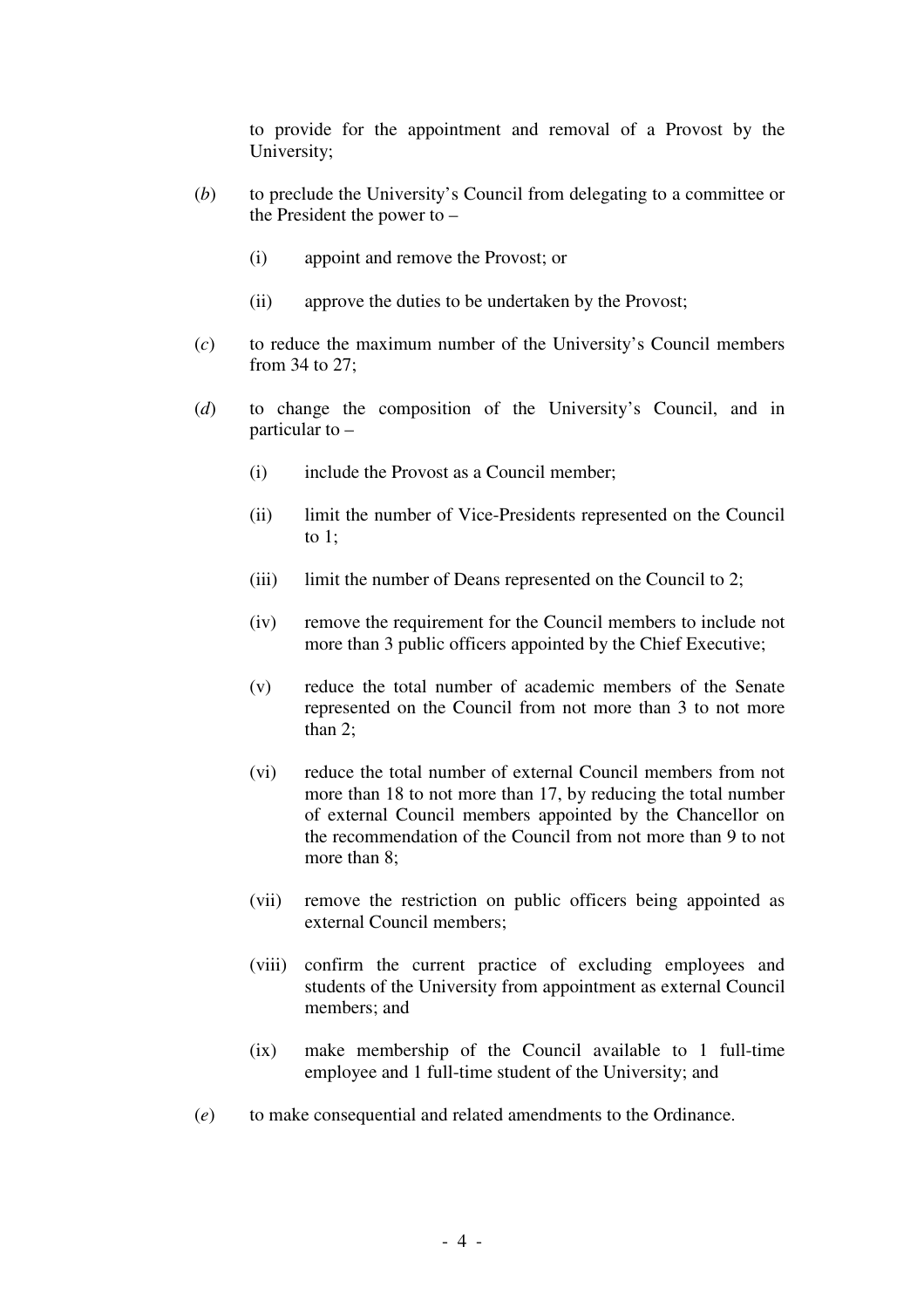|                                                                                                                                                                                                                                                                                                                                                                                                                                                                                                                                                                                                                                                                                                                                            |                                                                                                                                                                  | <u>Annex</u> |
|--------------------------------------------------------------------------------------------------------------------------------------------------------------------------------------------------------------------------------------------------------------------------------------------------------------------------------------------------------------------------------------------------------------------------------------------------------------------------------------------------------------------------------------------------------------------------------------------------------------------------------------------------------------------------------------------------------------------------------------------|------------------------------------------------------------------------------------------------------------------------------------------------------------------|--------------|
| <b>CHAPTER 1141</b>                                                                                                                                                                                                                                                                                                                                                                                                                                                                                                                                                                                                                                                                                                                        | <b>Proposed amendments</b>                                                                                                                                       |              |
|                                                                                                                                                                                                                                                                                                                                                                                                                                                                                                                                                                                                                                                                                                                                            | shall come into operation on 1 September 2009)                                                                                                                   |              |
| THE HONG KONG UNIVERSITY OF SCIENCE<br><b>AND TECHNOLOGY</b>                                                                                                                                                                                                                                                                                                                                                                                                                                                                                                                                                                                                                                                                               |                                                                                                                                                                  |              |
| To provide for the establishment of The Hong Kong University of Science and<br>Technology and for connected matters.                                                                                                                                                                                                                                                                                                                                                                                                                                                                                                                                                                                                                       |                                                                                                                                                                  |              |
| PART I                                                                                                                                                                                                                                                                                                                                                                                                                                                                                                                                                                                                                                                                                                                                     |                                                                                                                                                                  |              |
| <b>PRELIMINARY</b>                                                                                                                                                                                                                                                                                                                                                                                                                                                                                                                                                                                                                                                                                                                         |                                                                                                                                                                  |              |
| <b>Short title</b><br>1.                                                                                                                                                                                                                                                                                                                                                                                                                                                                                                                                                                                                                                                                                                                   |                                                                                                                                                                  |              |
| This Ordinance may be cited as The Hong Kong University of<br>(1)<br>Science and Technology Ordinance.<br>Omitted as spent)<br>(2)                                                                                                                                                                                                                                                                                                                                                                                                                                                                                                                                                                                                         |                                                                                                                                                                  |              |
| Interpretation<br>2.                                                                                                                                                                                                                                                                                                                                                                                                                                                                                                                                                                                                                                                                                                                       |                                                                                                                                                                  |              |
| In this Ordinance, unless the context otherwise requires -<br>"Chancellor" (監督) means the Chancellor of the University and also any person<br>acting as Chancellor of the University by virtue of section $6(2)$ ;<br>"Court" (顧問委員會), "Council" (校董會), "Senate" (教務委員會) and<br>"Convocation" (評議會) respectively mean the Court, Council, Senate and<br>Convocation of the University;<br>"financial year" (財政年度) means the period fixed by the University under<br>section $18(3)$ ;<br>President" (校長) and "Vice-Presidents" (副校長) respectively mean the<br>President and Vice-Presidents of the University;<br>"statutes" (規程) means the statutes of the University;<br>"University" (大學) means The Hong Kong University of Science and | SUBSTITUTE "President" (校長), "Provost" (首席副校長) and<br>"Vice-Presidents" (副校長) respectively mean the<br>President, Provost and Vice-Presidents of the University; |              |
| Technology established by section 3.                                                                                                                                                                                                                                                                                                                                                                                                                                                                                                                                                                                                                                                                                                       |                                                                                                                                                                  |              |

Annex C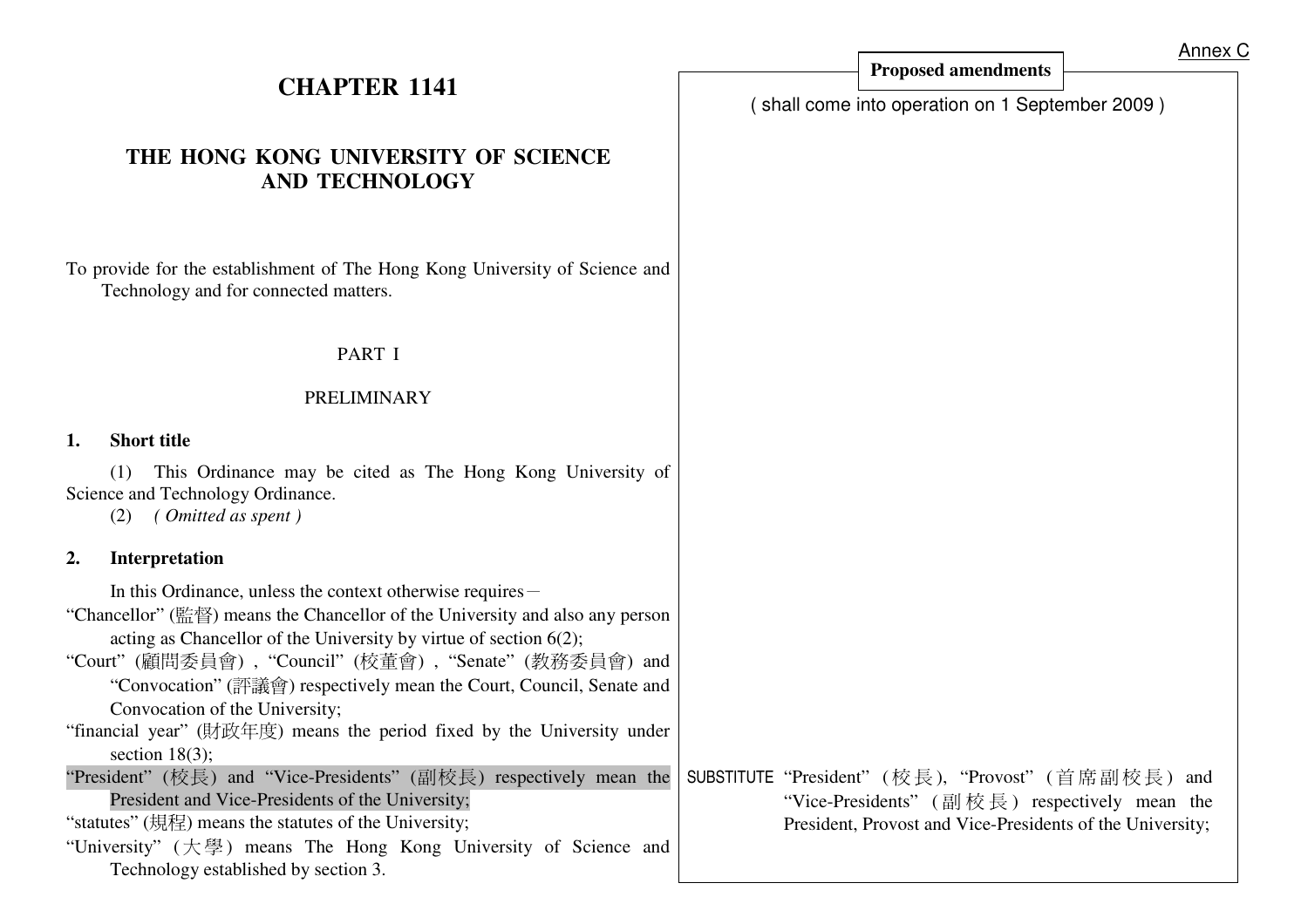# PART II

#### THE HONG KONG UNIVERSITY OF SCIENCE AND TECHNOLOGY

## **3. Establishment and incorporation of the University**

 There is hereby established a body corporate with perpetual succession to be known in English as The Hong Kong University of Science and Technology and in Chinese as 香港科技大學, which in its name either in English or Chinese may sue and be sued.

## **4. Objects of the University**

The objects of the University are  $-$ 

 (*a*) to advance learning and knowledge through teaching and research,  $particularly-$ 

 (i) in science, technology, engineering, management and business studies; and

- (ii) at the postgraduate level; and
- (*b*) to assist in the economic and social development of Hong Kong.

## **5. Powers of the University**

 The University may do all things that are necessary for, or incidental or conducive to, the furtherance of its objects and in particular, but without prejudice to the generality of the foregoing,  $may -$ 

- (*a*) acquire, hold and dispose of interests in property of any description;
- (*b*) enter into any contract;
- (*c*) erect, provide, equip, maintain, alter, remove, demolish, replace, enlarge, improve, keep in repair and regulate its buildings, premises, furniture, equipment and other property;
- (*d*) employ staff, advisers and consultants, whether on a full or part time basis;
- (*e*) provide appropriate amenities (including facilities for social activities and physical recreation and residential accommodation) for its students and employees;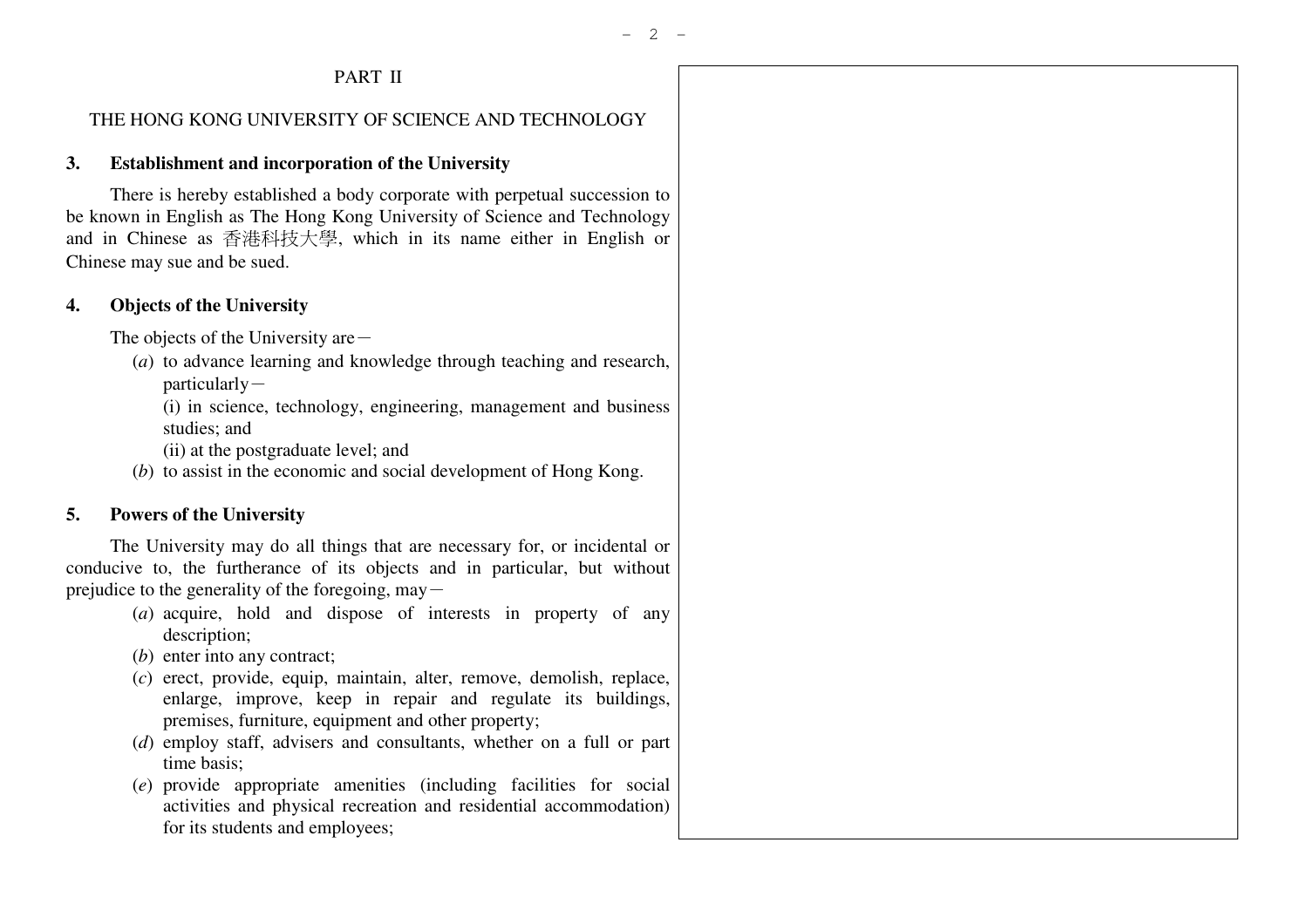- (*f*) invest its funds in such manner and to such extent as it thinks appropriate or expedient;
- (*g*) borrow money in such manner and on such security or terms as it thinks appropriate or expedient;
- (*h*) apply for and receive any grant in aid on such terms as it thinks appropriate or expedient;
- (*i*) fix and collect fees and charges for courses of study, facilities and other services provided by it and specify conditions for the use of such facilities and services;
- (*j*) generally or in any particular case or class of case, reduce, waive or refund such fees and charges;
- (*k*) receive and solicit gifts, whether on trust or otherwise, and act as trustee of moneys or other property vested in it on trust;
- (*l*) confer degrees and other academic awards including honorary degrees and honorary awards;
- (*m*) provide, for profit or otherwise, advisory, consultancy, research and other related services;
- (*n*) enter into a partnership or any other form of joint venture with any person;
- (*o*) acquire, hold and dispose of interests in other corporate bodies and form or take part in forming corporate bodies;
- (*p*) print, reproduce, or publish or arrange for the printing, reproduction or publishing of any manuscript, book, play, music, script, programme, poster, advertisement or other material, including video and audio material and software for computers, as it thinks appropriate or expedient; and
- (*q*) provide financial assistance, by way of grant or loan, in pursuance of its objects.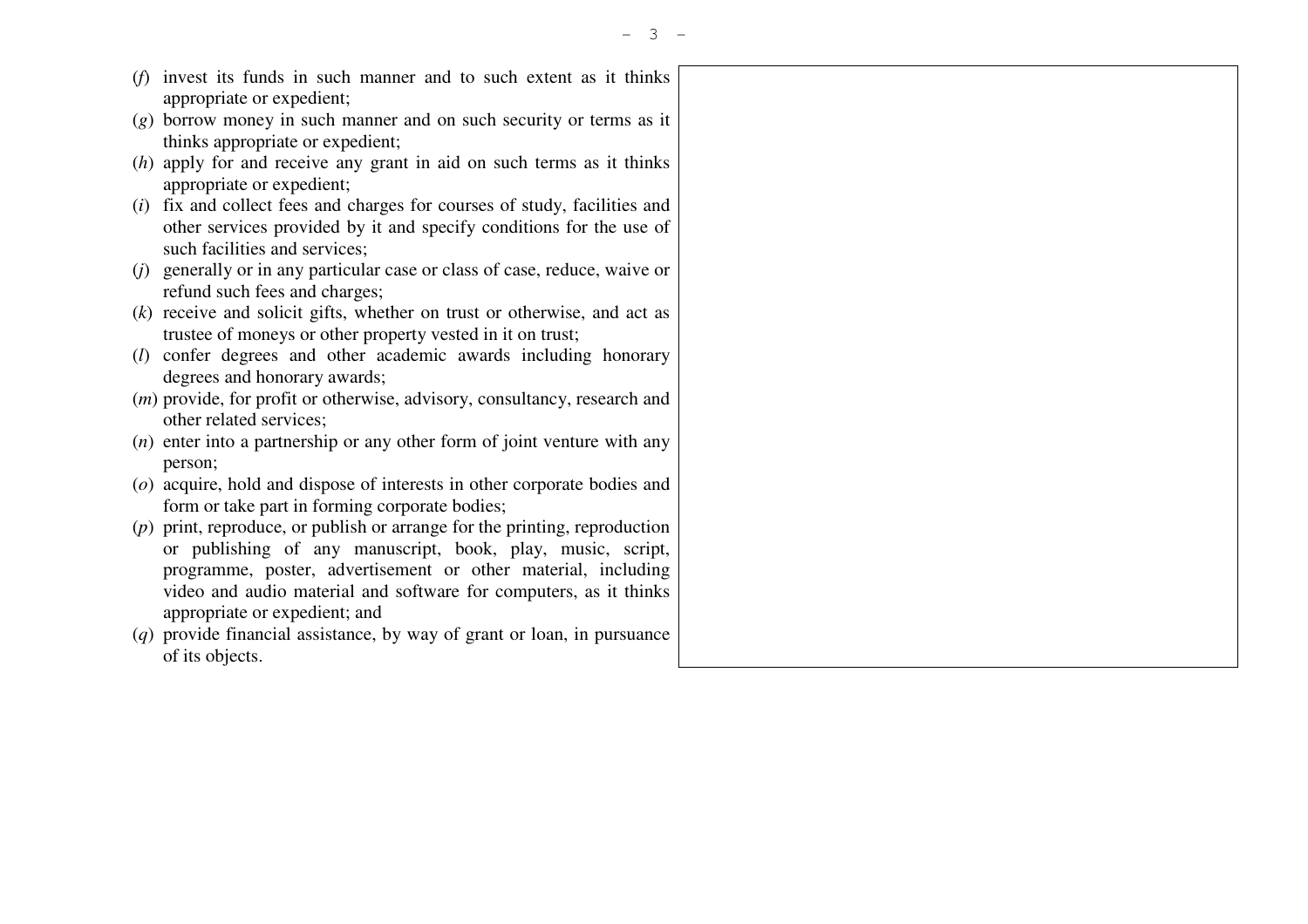# PART III

#### THE CHANCELLOR AND THE COURT

## **6. The Chancellor**

 (1) There shall be a Chancellor of the University who shall be the head of the University and who may confer degrees and other academic awards in the name of the University.

 (2) The Chief Executive shall be the Chancellor. In the absence of the Chief Executive, the person for the time being assuming the duties of the Chief Executive according to the provisions of Article 53 of the Basic Law shall be the Acting Chancellor and shall have all the powers and duties of the Chancellor.

 (3) The Chancellor may appoint a person to be the Pro-Chancellor of the University. The Pro-Chancellor may, on the authorization of the Chancellor and on his behalf, exercise any of the powers and perform any of the duties conferred or imposed on the Chancellor.

#### **7. The Court**

 (1) There shall be a Court, which shall be the supreme advisory body of the University.

- (2) The functions of the Court shall be to  $-$ 
	- (*a*) receive an annual report from the President;
- (*b*) consider any reports made to it by the Council;
- (*c*) discuss any motion made at the Court on general University policy;
- (*d*) raise funds for the University; and
- (*e*) promote the interests of the University in Hong Kong and elsewhere.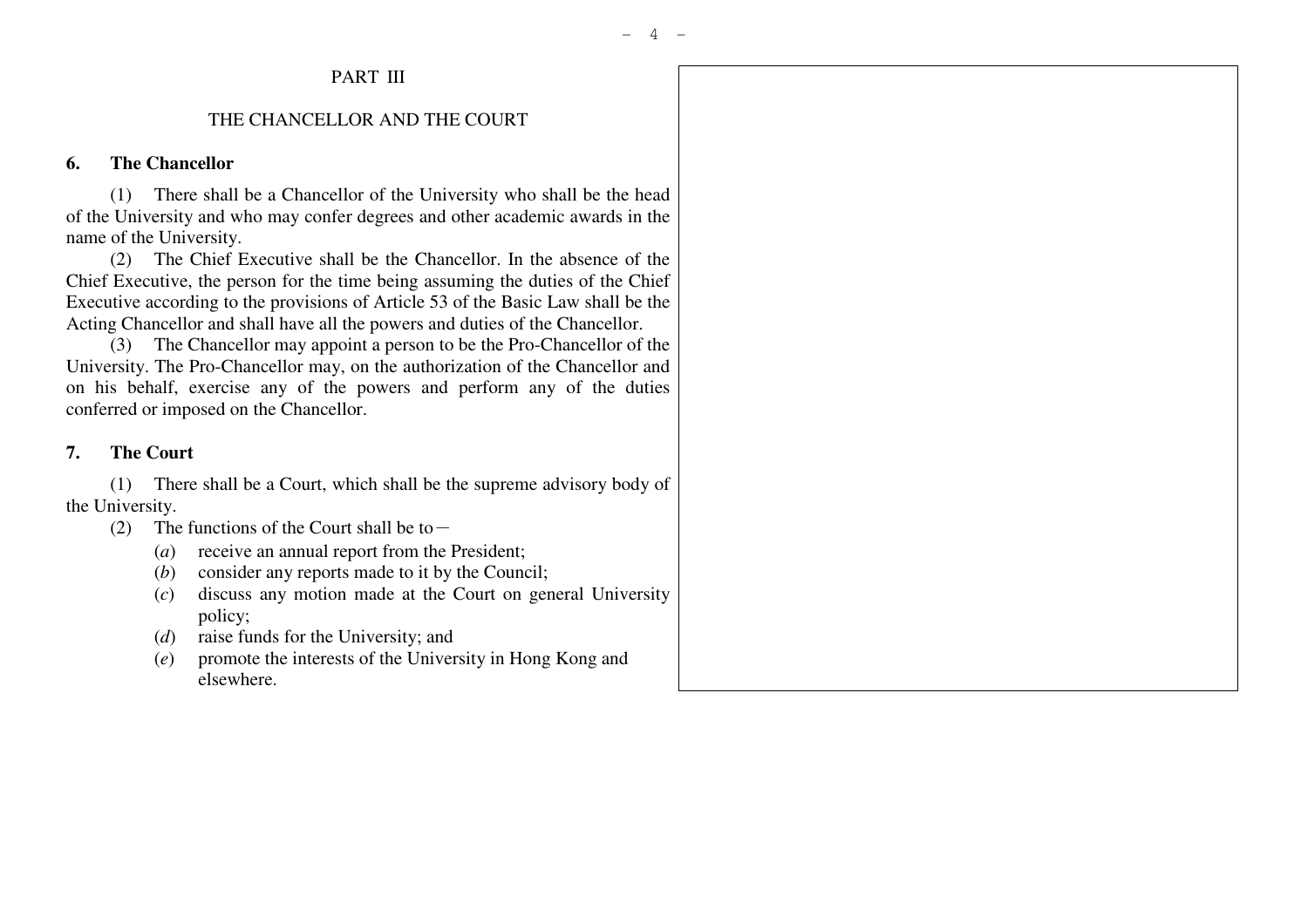|    |                                                                                                                                                                                                                                                                                                                                                               |                                                            |             | - 5                                                                                                                                                                                                                                                                                                                                                                                                                                                                                                                                                                                                                                                                                                                                                                |                                                                                                  |     |                                                                                                                                                                                                                                                                                                                                                                                                                                                                                                             |
|----|---------------------------------------------------------------------------------------------------------------------------------------------------------------------------------------------------------------------------------------------------------------------------------------------------------------------------------------------------------------|------------------------------------------------------------|-------------|--------------------------------------------------------------------------------------------------------------------------------------------------------------------------------------------------------------------------------------------------------------------------------------------------------------------------------------------------------------------------------------------------------------------------------------------------------------------------------------------------------------------------------------------------------------------------------------------------------------------------------------------------------------------------------------------------------------------------------------------------------------------|--------------------------------------------------------------------------------------------------|-----|-------------------------------------------------------------------------------------------------------------------------------------------------------------------------------------------------------------------------------------------------------------------------------------------------------------------------------------------------------------------------------------------------------------------------------------------------------------------------------------------------------------|
|    |                                                                                                                                                                                                                                                                                                                                                               |                                                            |             | <b>PART IV</b>                                                                                                                                                                                                                                                                                                                                                                                                                                                                                                                                                                                                                                                                                                                                                     |                                                                                                  |     |                                                                                                                                                                                                                                                                                                                                                                                                                                                                                                             |
|    | THE COUNCIL                                                                                                                                                                                                                                                                                                                                                   |                                                            |             |                                                                                                                                                                                                                                                                                                                                                                                                                                                                                                                                                                                                                                                                                                                                                                    |                                                                                                  |     |                                                                                                                                                                                                                                                                                                                                                                                                                                                                                                             |
| 8. |                                                                                                                                                                                                                                                                                                                                                               |                                                            |             | <b>Functions of the Council</b>                                                                                                                                                                                                                                                                                                                                                                                                                                                                                                                                                                                                                                                                                                                                    |                                                                                                  |     |                                                                                                                                                                                                                                                                                                                                                                                                                                                                                                             |
|    | There shall be a Council, which -<br>(a) shall be the supreme governing body of the University; and<br>(b) may exercise any of the powers conferred and shall perform all of<br>the duties imposed on the University by this Ordinance, other than<br>those powers conferred and those duties imposed by this Ordinance<br>on some other authority or person. |                                                            |             |                                                                                                                                                                                                                                                                                                                                                                                                                                                                                                                                                                                                                                                                                                                                                                    |                                                                                                  |     |                                                                                                                                                                                                                                                                                                                                                                                                                                                                                                             |
| 9, |                                                                                                                                                                                                                                                                                                                                                               |                                                            |             | <b>Membership of the Council</b>                                                                                                                                                                                                                                                                                                                                                                                                                                                                                                                                                                                                                                                                                                                                   |                                                                                                  |     |                                                                                                                                                                                                                                                                                                                                                                                                                                                                                                             |
|    | (1)                                                                                                                                                                                                                                                                                                                                                           | (a)<br>(b)<br>(c)<br>(d)<br>$\left(e\right)$<br>(f)<br>(g) | (i)<br>(ii) | The Council shall consist of $-$<br>the President;<br>the Vice-Presidents;<br>the holder of each office (if any) of Dean of a Faculty and<br>Dean of a School;<br>the Chairman of Convocation;<br>not more than 3 members, who shall be public officers,<br>appointed by the Chief Executive;<br>not more than 3 academic members of the Senate nominated<br>by the Senate and appointed by the Council; and<br>not more than 18 members, who shall not be public officers or<br>employees of the University, of whom-<br>not less than 10 shall have experience in commerce or<br>industry in Hong Kong and not more than 5 shall be<br>from other tertiary institutions in or outside Hong Kong;<br>not more than 9 shall be appointed by the Chancellor;<br>and | <b>ADD</b><br>SUBSTITUTE $(c)$<br>REPEAL paragraph $(e)$<br>SUBSTITUTE $(f)$<br>CHANGE<br>CHANGE |     | (aa) the Provost;<br>SUBSTITUTE $(b)$ 1 Vice-President who shall be appointed by the<br>Council by rotation among the Vice-Presidents;<br>2 members who shall be appointed by the Council by<br>rotation among the Deans of Faculties and Schools and<br>the Dean of Undergraduate Education;<br>not more than 2 academic members of the Senate who<br>shall be nominated by the Senate and appointed by the<br>Council;<br>from $18$ to $17$<br>from public officers or employees to employees or students |
|    |                                                                                                                                                                                                                                                                                                                                                               |                                                            |             | (iii) not more than 9 shall be appointed by the Chancellor on<br>the recommendation of the Council.                                                                                                                                                                                                                                                                                                                                                                                                                                                                                                                                                                                                                                                                | <b>CHANGE</b><br>CHANGE<br>ADD<br>ADD                                                            | (i) | from $9$ to $8$<br>from $\cdot$ to $\cdot$<br>$(h)$ 1 member who shall be elected by and from full-time<br>employees of the University and appointed by the<br>Council; and<br>1 member who shall be elected by and from full-time<br>students of the University and appointed by the Council.                                                                                                                                                                                                              |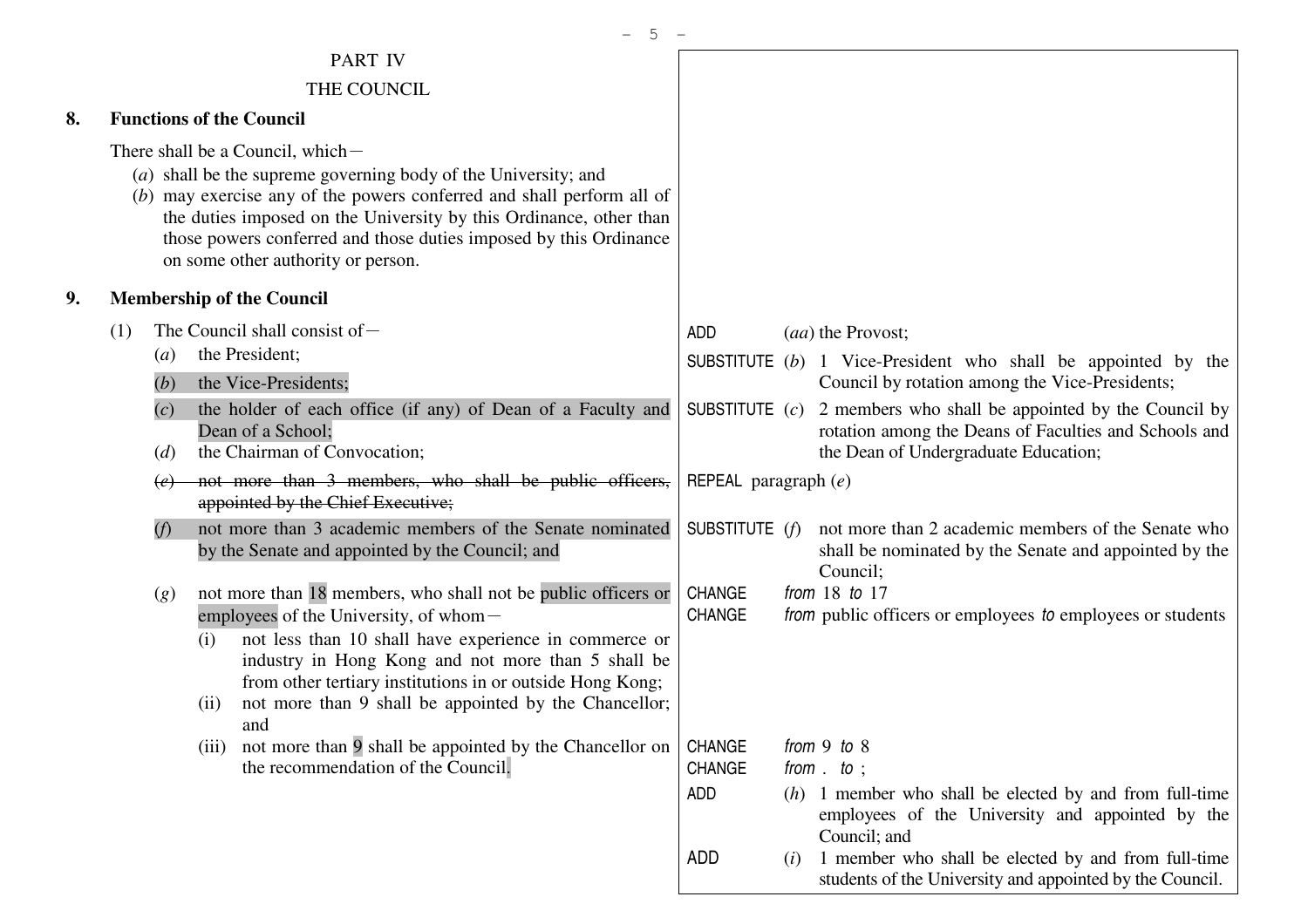| (2) | $\left( a\right)$ | The Chancellor shall appoint, from the members appointed           |                          |
|-----|-------------------|--------------------------------------------------------------------|--------------------------|
|     |                   | under subsection $(1)(g)$ who have experience in commerce or       |                          |
|     |                   | industry in Hong Kong, 3 members as follows -                      |                          |
|     |                   | 1 member as Chairman of the Council;<br>(i)                        |                          |
|     |                   | 1 member as Vice-Chairman of the Council; and<br>(ii)              |                          |
|     |                   | (iii) 1 member as Treasurer of the University.                     |                          |
|     | (b)               | The Vice-Chairman shall act as Chairman if the Chairman is         |                          |
|     |                   | absent from Hong Kong or is, for any other reason, unable to       |                          |
|     |                   | act as Chairman, or if the office of Chairman is vacant.           |                          |
|     | (c)               | If both the Chairman and the Vice-Chairman are absent from         |                          |
|     |                   | Hong Kong or are, for any other reason, unable to act as           |                          |
|     |                   | Chairman, or if the offices of Chairman and Vice-Chairman          |                          |
|     |                   | are vacant, the members may appoint one of the members             |                          |
|     |                   | appointed under subsection $(1)(g)$ to act as Chairman.            |                          |
| (3) |                   | (a) A member who is appointed under subsection $(1)(e)$ shall hold | REPEAL Section $9(3)(a)$ |
|     |                   | office at the discretion of the Chief Executive.                   |                          |
|     |                   | (aa) Without prejudice to section 42 of the Interpretation and     |                          |
|     |                   | General Clauses Ordinance (Cap. 1), a member who is                |                          |
|     |                   | appointed under subsection $(1)(f)$ -                              |                          |
|     |                   | shall be appointed for a period of 3 years or such lesser<br>(i)   |                          |
|     |                   | period as the Council may in any particular case specify;          |                          |
|     |                   | may from time to time be reappointed; and<br>(ii)                  |                          |
|     |                   | (iii) may at any time by notice in writing to the Chairman of      |                          |
|     |                   | the Council resign from the Council.                               |                          |
|     |                   | (ab) A member who became a member of the Council under             |                          |
|     |                   | subsection $(1)(f)$ shall cease to be a member of the Council      |                          |
|     |                   | when he ceases to meet the criteria of eligibility for             |                          |
|     |                   | nomination by the Senate.                                          |                          |
|     | (b)               | Without prejudice to section 42 of the Interpretation and          |                          |
|     |                   | General Clauses Ordinance (Cap. 1), a member who is                |                          |
|     |                   | appointed under subsection $(1)(g)$ –                              |                          |
|     |                   | shall be appointed for a period of 3 years or such lesser<br>(i)   |                          |
|     |                   | period as the Chancellor may in any particular case                |                          |
|     |                   | specify, but may from time to time be reappointed; and             |                          |
|     |                   | may at any time by notice in writing to the Chancellor<br>(ii)     |                          |
|     |                   | resign from the Council.                                           |                          |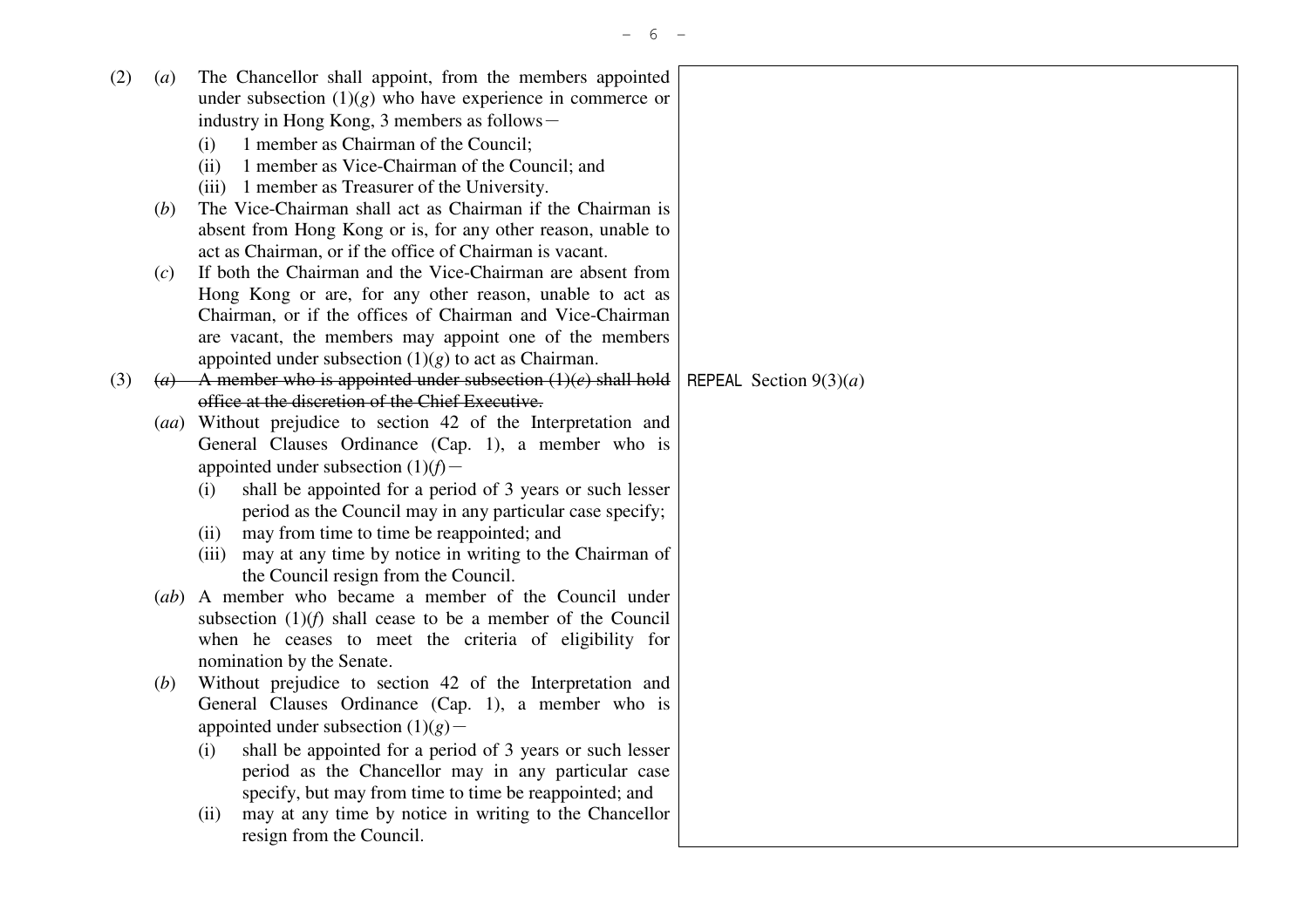## **10. Meetings and procedure of the Council**

 (1) Meetings of the Council shall be held at such times and places as the Chairman may appoint.

 (2) At any meeting of the Council, 50% of the members of the Council for the time being shall form a quorum.

(3) The Council may determine its own procedure.

 (4) If a member has any pecuniary or other personal interest in any matter to be considered at a meeting of the Council and is present at such meeting, he shall as soon as possible after the commencement of the meeting disclose to the Council the fact and nature of the interest and shall, if required by the Council, withdraw from the meeting while the Council is considering the matter and in any case shall not vote thereon.

#### **11. Committees of the Council**

 (1) The Council may create such committees as it thinks fit and any such committee may consist partly of persons who are not members of the Council.

 (2) The chairman and vice-chairman of any committee appointed under subsection (1) shall be appointed by the Council from among the members of the Council.

 (3) Subject to subsection (4), the Council may in writing, with or without restrictions or conditions as it thinks fit, delegate any of its powers and duties to any committee created under subsection (1).

 (4) The Council shall not delegate to any committee created under subsection  $(1)$  the power-

- (*a*) to approve the terms and conditions of service of persons in the employment of the University;
- (*b*) to cause the preparation of the statements required under section 18(2):
- (*c*) to make statutes under section 23;
- (*d*) to appoint or remove from office the President or any Vice-President under section 12, or to approve the duties to be undertaken by any Vice-President under that section.

 (5) Subject to the directions of the Council, each committee may determine its own procedure at its meetings.

SUBSTITUTE (*d*) to appoint or remove from office the President, the Provost or any Vice-President under section 12, or to approve the duties to be undertaken by the Provost or any Vice-President under that section.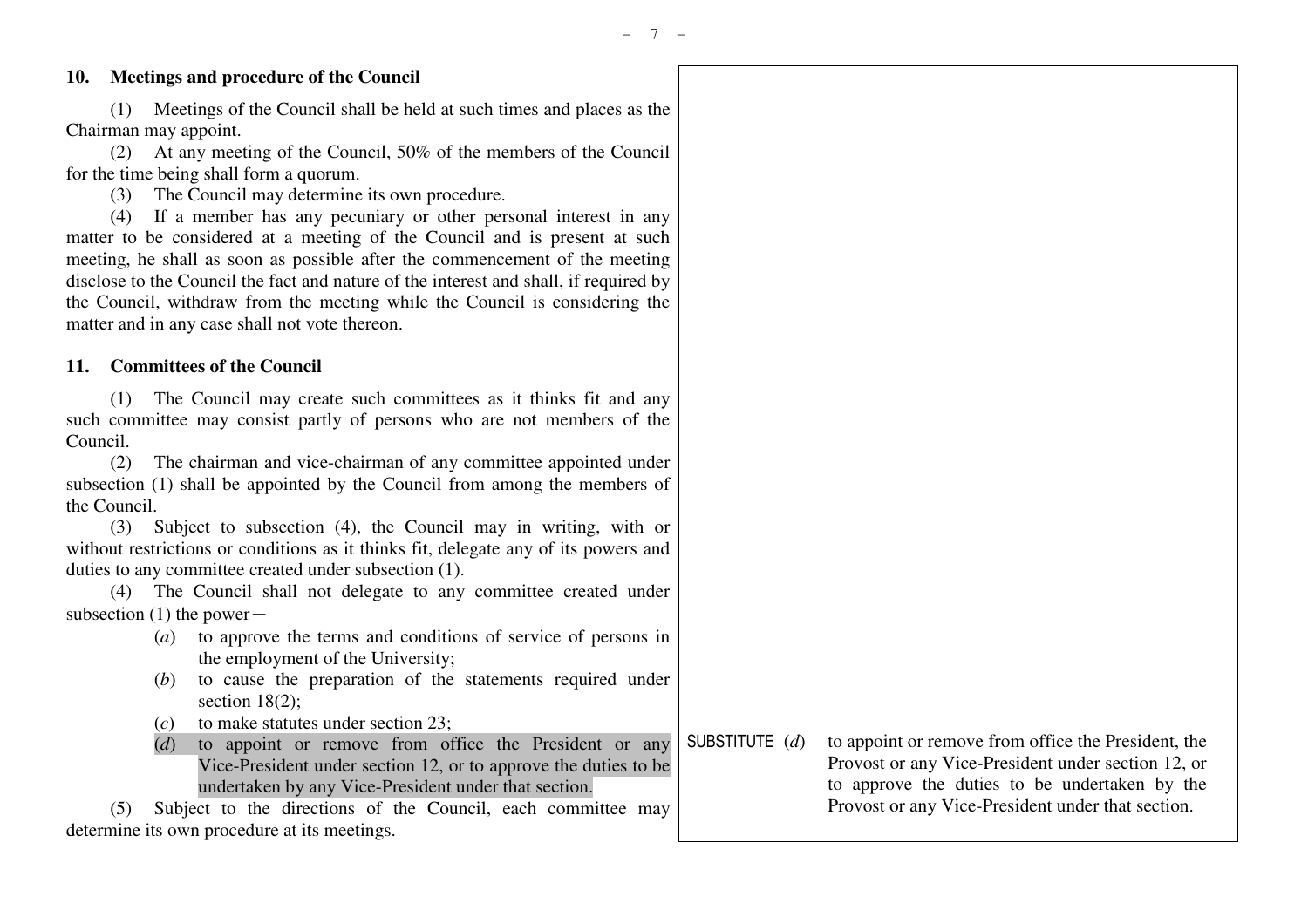# PART <sup>V</sup>

## PRESIDENT, VICE-PRESIDENTS AND OTHER STAFF

## **12. Appointment of President, Vice-Presidents and other staff**

- $(1)$  The Council -
- (*a*) shall, in accordance with subsection (2), appoint a President who shall be the chief executive and academic officer of the University; (*b*) may, in accordance with subsection (3), appoint not more than
	- 3 Vice-Presidents who shall undertake such duties as are recommended by the President and approved by the Council;
- (*c*) may appoint such other persons to be employees of the University as it considers expedient.
- (2) (*a*) The President shall be appointed by resolution of the Council passed by the votes of not less than three-quarters of its members for the time being.
- (*b*) The President may be removed from office by resolution of the Council passed by the votes of not less than three-quarters of its members for the time being on the ground of hismisconduct, incompetence, inefficiency or other good cause.
- (*c*) In this subsection "members" ( $\overrightarrow{R}$ ) does not include<br>members appointed under section  $\theta(1)(a)$  (*b*) (*c*) or (*f*) members appointed under section 9(1)(*a*), (*b*), (*c*) or (*f*).
	- (3) (*a*) The Vice-Presidents shall be appointed on the recommendation of the President by resolution of the Council passed by the votes of not less than three-quarters of its members for the time being.
- (*b*) A Vice-President may on the recommendation of the President be removed from office by resolution of the Council passed by the votes of not less than three-quarters of its members for the time being on the ground of his misconduct, incompetence, inefficiency or other good cause.
- (*c*) In this subsection "members" ( $\overrightarrow{R}$ ) does not include<br>members appointed under section 9(1)(*b*) (*c*) or (*f*) members appointed under section 9(1)(*b*), (*c*) or (*f*).

| <b>SUBSTITUTE</b> | PRESIDENT, PROVOST,<br><b>VICE-PRESIDENTS AND OTHER STAFF</b>                                                   |
|-------------------|-----------------------------------------------------------------------------------------------------------------|
| <b>SUBSTITUTE</b> | 12. Appointment of President, Provost, Vice-Presidents<br>and other staff                                       |
| CHANGE TO         | appoint 1 Provost and not more than 3 Vice-Presidents                                                           |
|                   |                                                                                                                 |
|                   |                                                                                                                 |
|                   |                                                                                                                 |
| <b>CHANGE TO</b>  | section 9(1)( <i>a</i> ), ( <i>aa</i> ), ( <i>b</i> ), ( <i>c</i> ), ( <i>f</i> ), ( <i>h</i> ) or ( <i>i</i> ) |
| <b>CHANGE TO</b>  | The Provost and the Vice-Presidents                                                                             |
| <b>CHANGE TO</b>  | The Provost or a Vice-President                                                                                 |
| <b>CHANGE TO</b>  | section 9(1)( <i>aa</i> ), ( <i>b</i> ), ( <i>c</i> ), ( <i>f</i> ), ( <i>h</i> ) or ( <i>i</i> )               |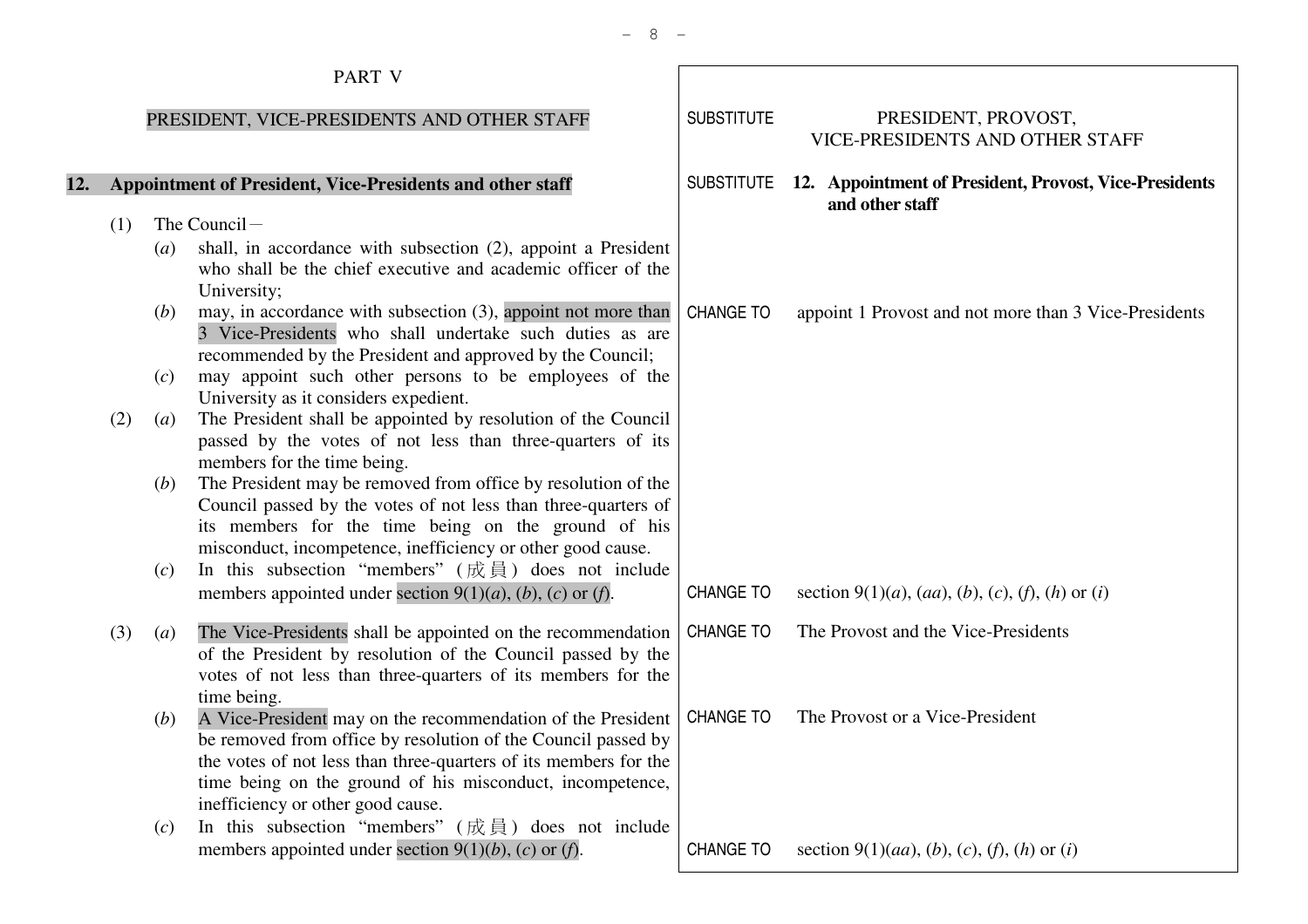- (4) (*a*) The Council may appoint any person to act as President on a temporary basis during the incapacity or absence from Hong Kong of the President or if that office is vacant for any reason.
- (*b*) The Council may appoint any person to act as a Vice-President on a temporary basis during the incapacity or absence from Hong Kong of any Vice-President or if that office is vacant for any reason.
- (*c*) An appointment under this subsection shall be made on the recommendation of the President, except where the President is for any reason prevented from or incapable of making such a recommendation or where that office is vacant for any reason.

## **13. Power of Council to delegate to President**

 (1) Subject to subsection (2), the Council may in writing, with or without restrictions or conditions as it thinks fit, delegate to the President any of its powers and duties.

- (2) The Council shall not delegate to the President the power-
	- (*a*) to approve the terms and conditions of service of persons in the employment of the University;
- (*b*) to cause the preparation of the statements required under section 18(2):
- (*c*) to make statutes under section 23;
- (*d*) to make appointments and removals from office under section 12, other than under section  $12(1)(c)$ , or to approve the duties to be undertaken by any Vice-President under section 12.

## **14. Power of President to delegate**

 (1) Subject to subsection (2), the President may in writing, with or without restrictions or conditions as he thinks fit, delegate, to such person or committee of persons as he thinks fit, his powers and duties, including any power or duty of the Council delegated to him under section 13.

 (2) The power conferred by this section on the President to delegate any power or duty of the Council delegated to him under section 13, and the exercise by any person or committee of persons of any such power or duty delegated by the President under this section, shall be subject to any restriction or condition imposed in respect thereof by the Council under section 13.

| CHANGE TO the Provost or as a Vice-President |  |
|----------------------------------------------|--|
|                                              |  |

CHANGE TO the Provost or any Vice-President, as the case may be, or if the office of the Provost or any Vice-President, as the case may be,

CHANGE TO the Provost or any Vice-President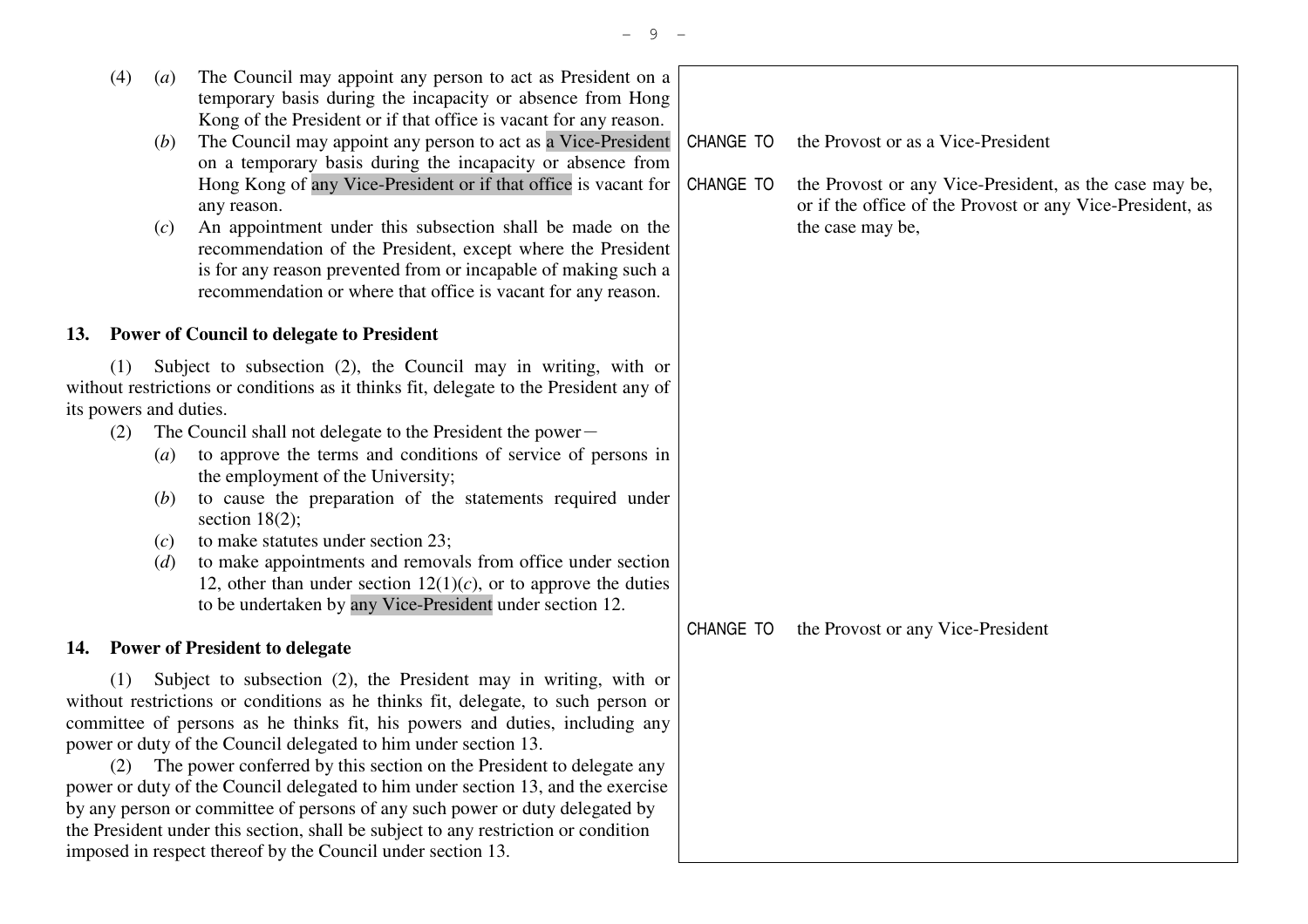# PART VI

## SENATE, FACULTIES, SCHOOLS AND CONVOCATION

## **15. Senate**

 There shall be a Senate which shall be the supreme academic body of the University and which shall, subject to the availability of funds provided by the  $Count.$ 

- (*a*) plan, develop and review academic programmes;
- (*b*) direct and regulate the teaching and research conducted in the University;
- (*c*) regulate the admission of persons to approved courses of study and their attendance at such courses; and
- (*d*) regulate the examinations leading to the degrees and other academic awards of the University.

## **16. Faculties and Schools**

 (1) There shall be such Faculties and Schools as may be constituted by the Council.

(2) There shall be a Board of each Faculty and School.

## **17. Convocation**

There shall be a Convocation.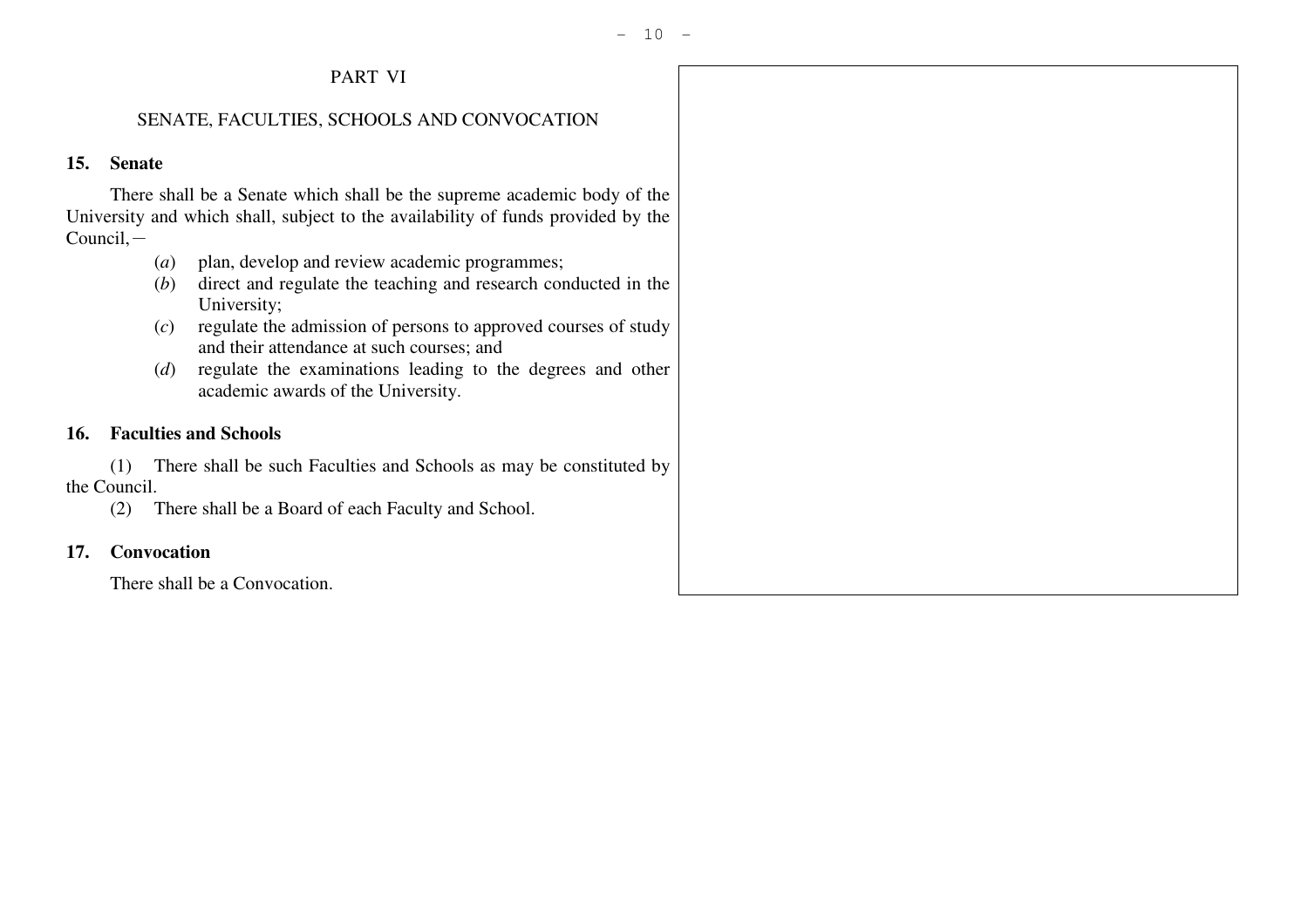# PART VII

## FINANCIAL STATEMENTS AND REPORTS

#### **18. Accounts**

 (1) The University shall maintain proper accounts and records of all income and expenditure.

 (2) After the end of each financial year, the University shall cause to be prepared statements of income and expenditure during the previous financial year and of the assets and liabilities of the University on the last day thereof.

 (3) The University may, from time to time, fix a period to be its financial year.

#### **19. Auditors**

 (1) The University shall appoint auditors, who shall be entitled at any time to have access to all books of account, vouchers and other financial records of the University and to require such information and explanations thereof as they think fit.

 (2) The auditors shall audit the statements prepared under section 18(2) and shall report thereon to the University.

#### **20. Statements and reports to be submitted to Chancellor**

 The Council shall, not later than 6 months after the end of each financial year, submit to the Chancellor a report on the activities of the University and copies of the statements prepared under section 18(2) and the report made under section 19(2).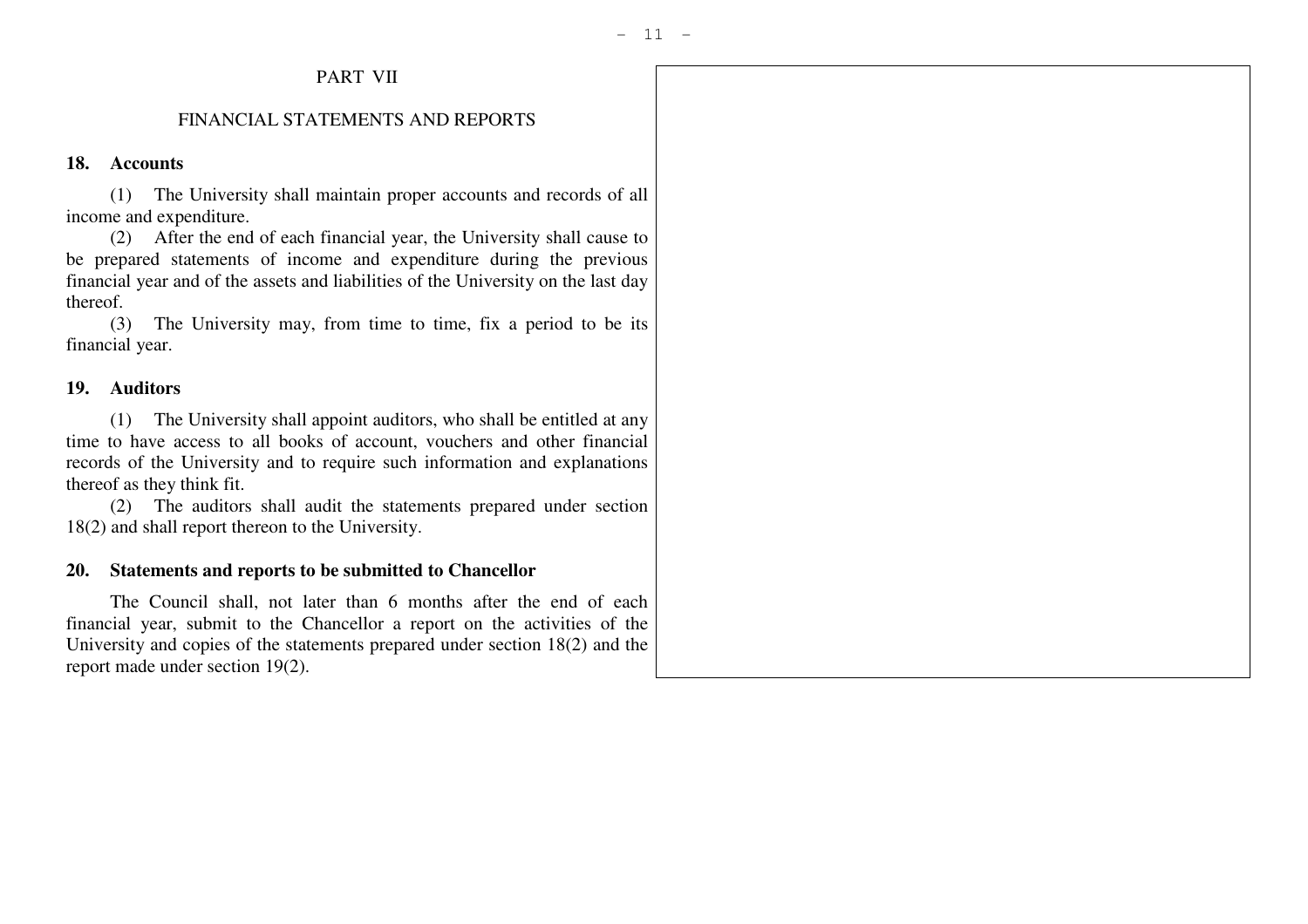# PART VIII

## GENERAL

## **21. Committees generally**

 (1) The Court, the Senate, and the Board of each Faculty and School may establish such committees as they think fit.

 (2) Unless the statutes provide otherwise, the chairman and vice-chairman of any committee shall be members of the Court, the Senate, or the Board of the Faculty or School, as the case may be.

 (3) Unless the statutes provide otherwise, any committee may consist partly of persons who are not members of the Court, the Senate, or the Board of the Faculty or School, as the case may be.

 (4) Unless the statutes provide otherwise, the Court, the Senate, and the Board of each Faculty and School may, with or without restrictions or conditions as they think fit, delegate any of their powers and functions to any committee.

## **22. Seal of the University**

The fixing of the common seal of the University shall be $-$ 

- (*a*) authorized by resolution of the Council; and
- (*b*) authenticated by the signature of 2 members of the Council authorized by the Council to act for that purpose, one of whom shall not be an employee of the University.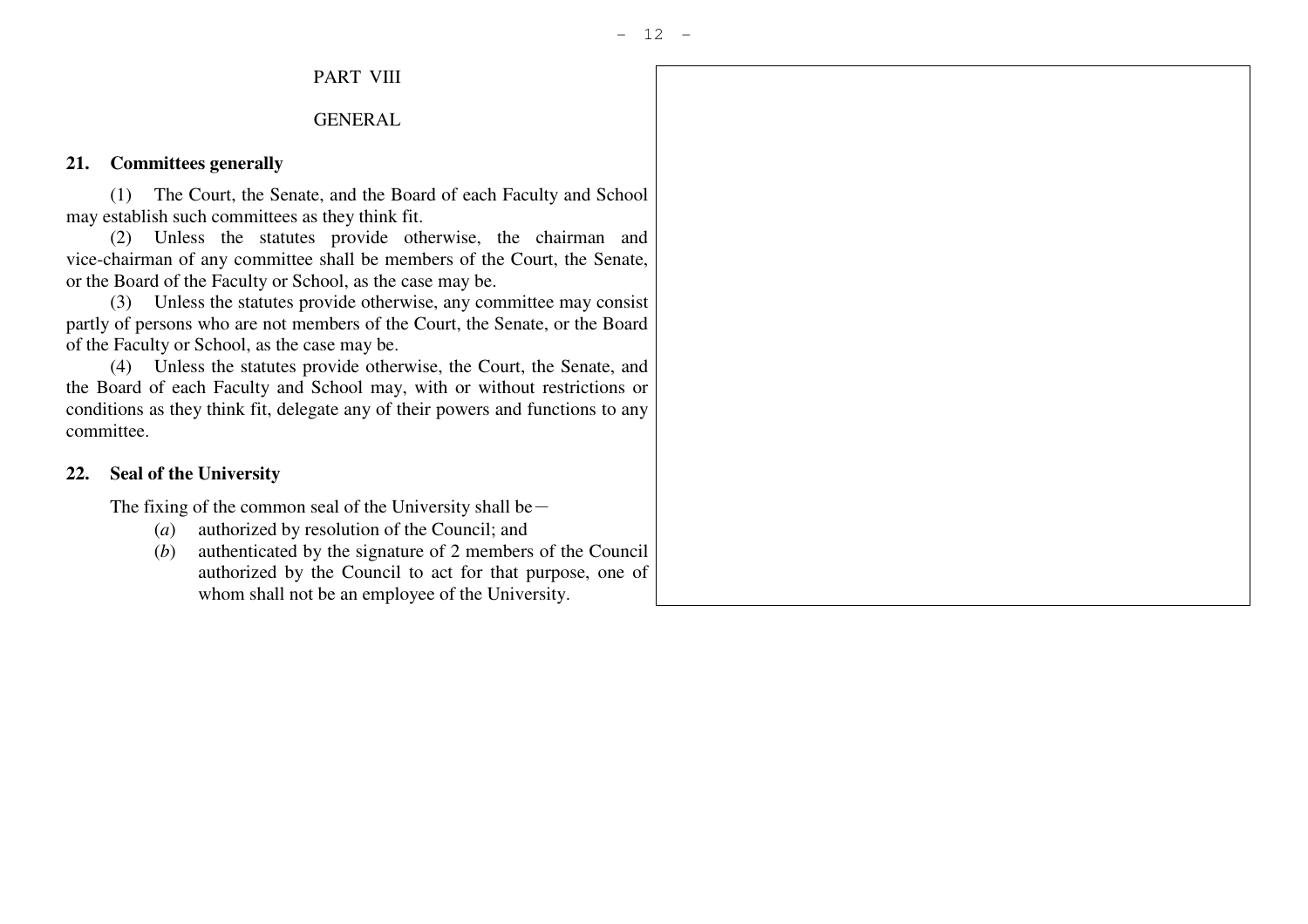## **23. Power of Council to make statutes**

 (1) The Council may make statutes for the better carrying out of this Ordinance and in particular, but without prejudice to the generality of the foregoing, may make statutes in relation to  $-$ 

- (*a*) the administration of the University;
- (*b*) the membership of the University;
- (*c*) the academic membership of the University;
	- (*d*) the constitution of the Court and the Senate;
- (*e*) the constitution, powers and functions of the Faculties, the Boards of the Faculties, the Schools, the Boards of the Schools and the Convocation;
- (*f*) the regulation of the proceedings of any body referred to in paragraphs (*d*) and (*e*) above;
- (*g*) the offices of Dean of a Faculty and Dean of a School and the powers and functions of persons holding such offices;
- (*h*) the welfare and discipline of students and employees of the University;
- (*i*) the conferring of degrees and other academic awards, including honorary degrees and honorary awards;
- (*j*) the nomination of academic members from the Senate for appointment to the Council under section 9(1)(*f*);
	- (*k*) financial procedures;
- (*l*) fees payable to the University as a condition of admission to any examinations held by the University or for the conferring of any degree or other academic award of the University or for attendance at any course of the University or any similar purpose; and
- (*m*) generally, the carrying into effect of this Ordinance.
- (2) Every statute made under subsection (1) shall be published in the Gazette.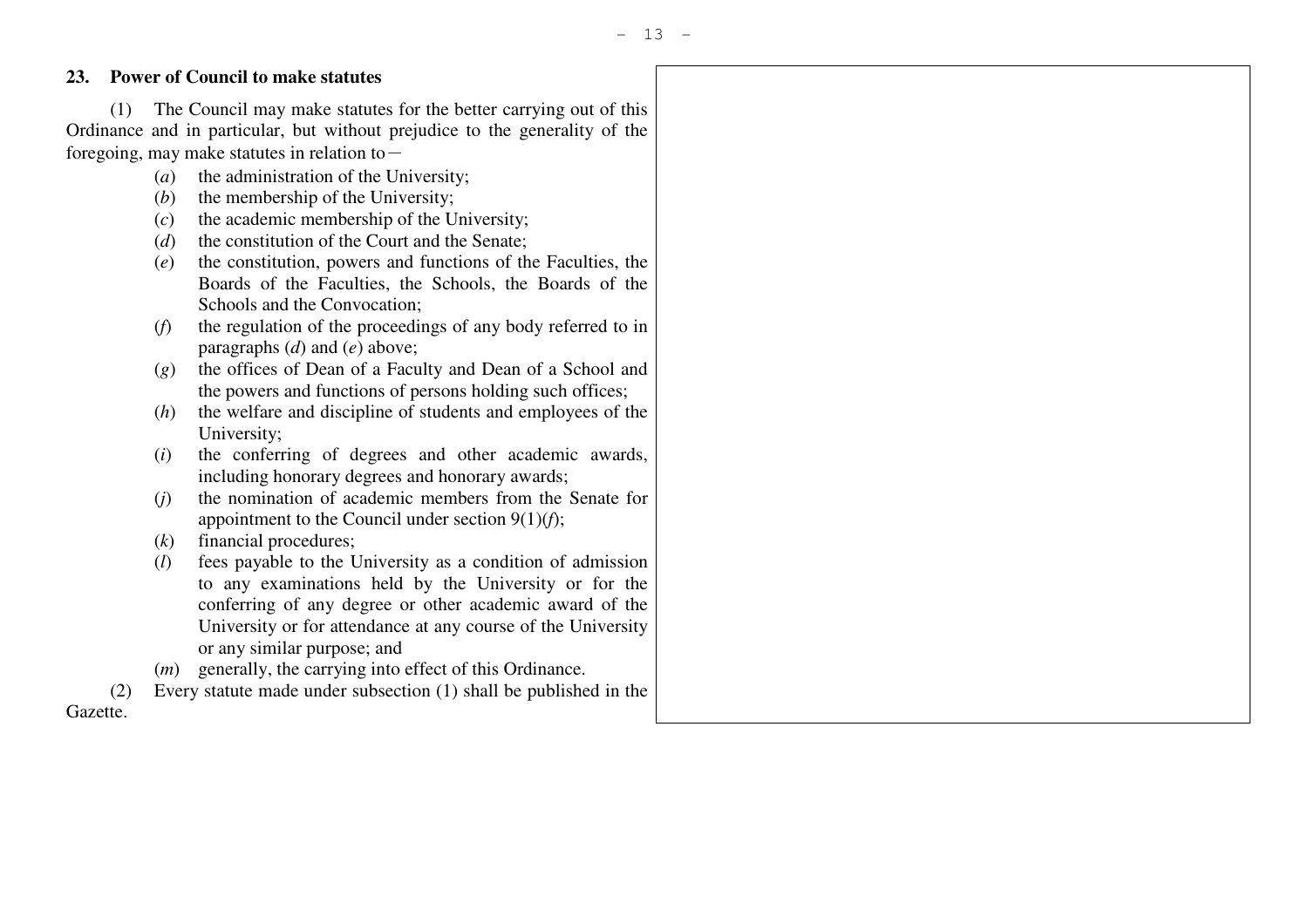## **24. Unauthorized use of title of the University**

 (1) No person shall incorporate or form, or be a director, office bearer or organizer of, work in connection with, or be a member of, any body of persons, corporate or unincorporate, that, without the written consent of the  $Count =$ 

- (*a*) holds itself out to be  $-$ 
	- (i) the University or any part thereof; or
- (ii) in any way connected or associated with the University; or
- (*b*) uses the title "The Hong Kong University of Science and Technology" or "香港科技大學" or a title in any language which so closely resembles the title "The Hong Kong University of Science and Technology" or "香港科技大學" as to be capable of misleading any person into believing that the body of persons is  $-$ 
	- (i) the University or any part thereof; or
- (ii) in any way connected or associated with the University.

 (2) Any person who contravenes subsection (1) shall be guilty of an offence and shall be liable on conviction to a fine of \$10,000.

**25.** *( Omitted as spent )*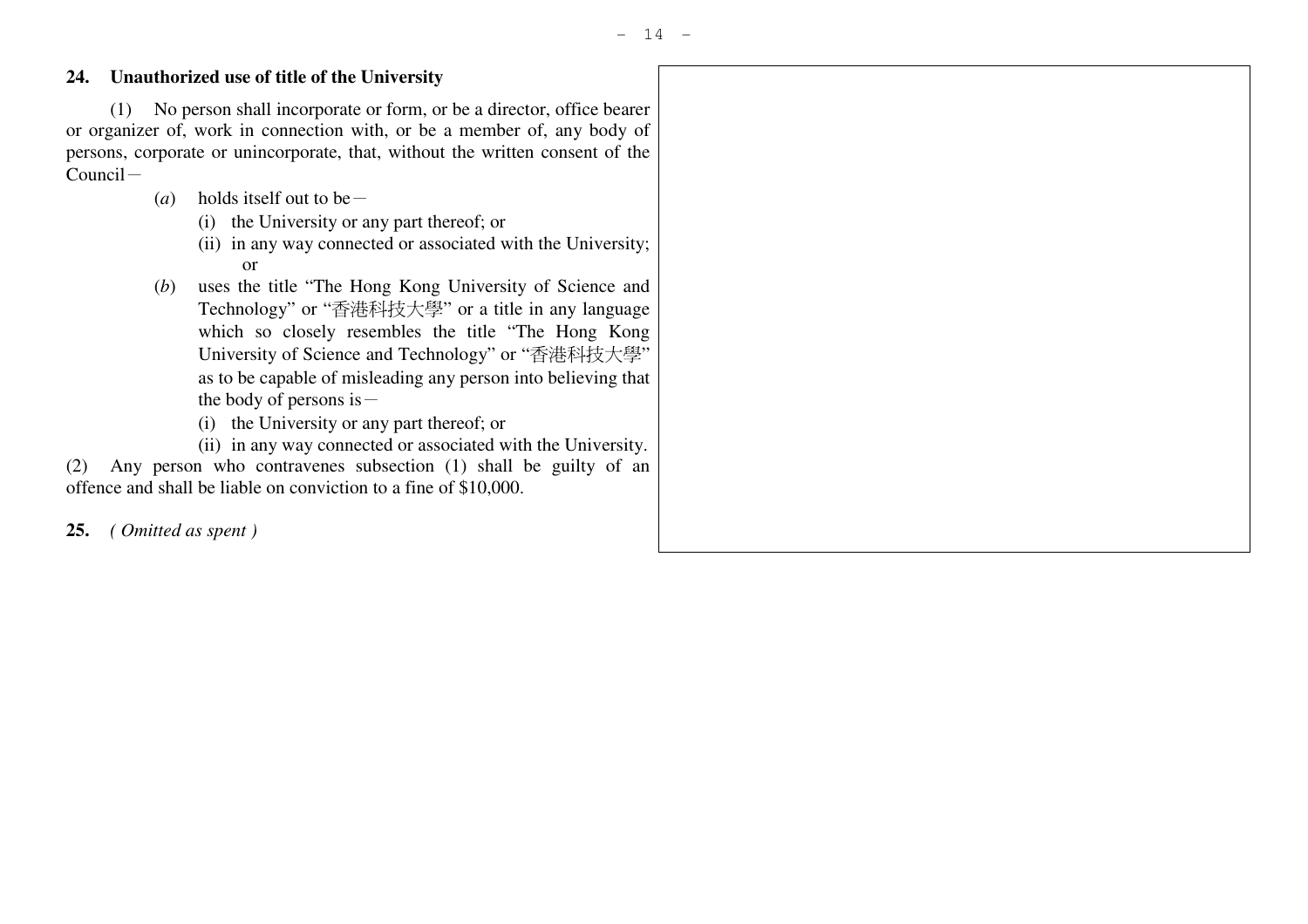Annex D

LC Paper No. CB(2)1793/07-08(02)



香港科技大學教職員協會 The Hong Kong University of Science and Technology Staff Association 電話/傳真 Tel & Fax: (852) 2358 8389 電 郵 E-mail: staff@ust.hk

25 April 2008

Clerk to LegCo Panel on Education Legislative Council Secretariat 3<sup>rd</sup> floor Citibank Tower 3 Garden Road Central Hong Kong

Dear Sir/Madam.

#### The Hong Kong University of Science and Technology (Amendment) Bill 2008

We understand that the LegCo Panel on Education will be briefed on the above Amendment Bill at its regular meeting on 8 May 2008.

I am writing on behalf of the HKUST Staff Association to give the Staff Association's full support for all the proposed changes detailed in the Amendment Bill. We are particularly glad that it has been proposed that a seat on the University Council will be provided for a member of the staff.

Staff Association Membership the **HKUST** (Website) address: of http://www.ust.hk/~webstaff/) is open to all staff members (academic and non-academic) of the University. The objectives of the Association are to promote social, cultural, and recreational activities among staff members of the University; to promote and protect the welfare of HKUST staff; and to act as a communication link between the University and its staff members. Over the years, we have been able to achieve our objectives through a close working relationship with the University Management.

We sincerely hope that the Legislative Council can pass expeditiously the Amendment Bill.

Yours sincerely. Lijing ZHU

Chairman of HKUST Staff Association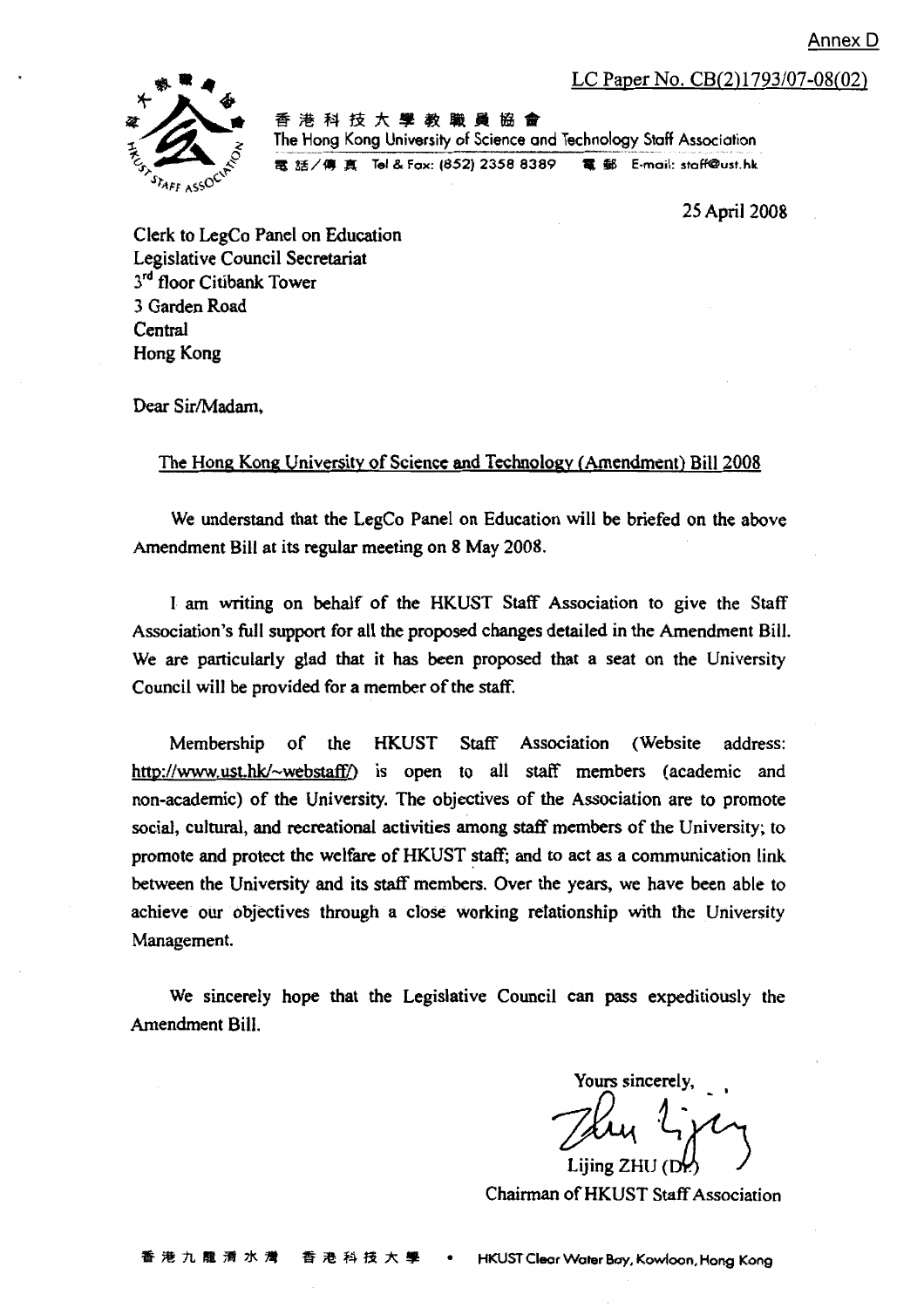

The Hong Kong University of Science & Technology **Alumni Association** 香港科技大學校友會

> LC Paper No.  $CB(2)1793/07-08(03)$ April 28, 2008

**Clerk to Education Panel** Legislative Council Secretariat 3rd floor, Citibank Tower 3 Garden Road Central Hong Kong

Dear Sir/Madam

# Submission to the Panel on Education of The Legislative Council Hong Kong University of Science and Technology (Amendment) Bill 2008

On behalf of the HKUST Alumni Association, I would like to express our support of the above Member's Bill by The Hon. Abraham SHEK Lai-Him.

The Hong Kong University of Science and Technology ("HKUST") had, since February 2008, conducted extensive consultation to alumni, students and staff on the proposed changes to the University Council arising from the Bill. In terms on alumni consultation, the alumni community had been consulted by way of e-mails (Feb, Mar 2008), Open Forum (Mar 2008) and face-to-face interactions (Feb, Apr 2008).

The HKUST Alumni Association welcome the amendments and believe that the enhanced governance structure of the University will further her educational mission in Hong Kong.

Yours sincerely,

 $\sim$ 

(Sean Lin) President

"Live in excellence, forwarding our best."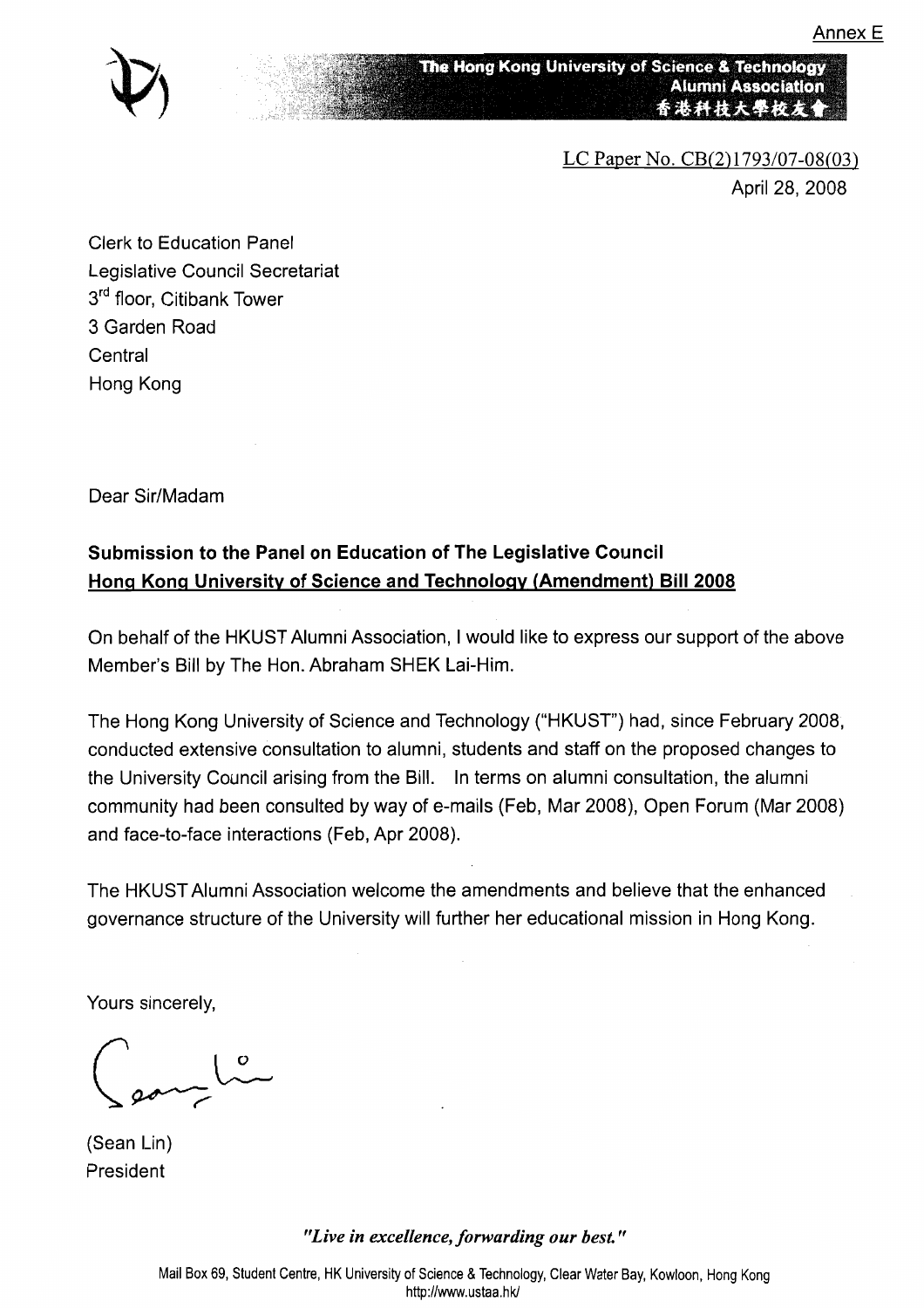立法會 CB(2)1793/07-08(04)號文件



Hong Kong University of Science and Technology

# **STUDENTS' UNION**

Clear Water Bay, Kowloon, Hong Kong Tel: 2335 1732 Fax: 2335 1728 E-mail: su union@stu.ust.hk

Homepage: http://home.ust.hk/~su\_union

## 香港科技大學學生會就《2008年香港科技大學(修訂)條例草案》之回應

致:立法會教育事務委員會

由:香港科技大學學生會

日期: 2008 年4 月30 日

香港科技大學管理架構分爲校董會、顧問委員會及教務委員會。

校董會 - 主要工作包括管理大學的資產和財務、遴選高級教職員、頒授學位及 學術榮銜、簽訂契約、及根據《香港科技大學條例》賦予的權力制訂法規。是科 大最高決策機構。

顧問委員會 - 主要工作包括審閱校長及校董會提交的校務發展報告,爲科大的 發展提供意見,協助科大拓展本地和國際合作網絡及籌募經費。

教務委員會 - 職責包括制訂大學的學術政策、教研設施和學生宿舍的管理,以 及學生福利事官。

根據現時《香港科技大學條例》,顧問委員會及教務委員會均有學生代表議席, 並由學生會會長擔任該議席,教務委員會更有一位本科生代表議席及一位研究生 代表議席。但校董會中暫時並未有任何學生代表議席。

為鞏固香港科技大學管理架構,增加校董會代表多向性,及更重要的達成本會" 校園共治"的目標。香港科技大學學生會支持《2008年香港科技大學(修訂)條例 草案》中的第9(1)節(i)於校董會中增加一名全日制學生議席。

此致

立法會教育事務委員會秘書處

香港科技大學學生會會長楊智勇謹啓

二零零八年四月三十日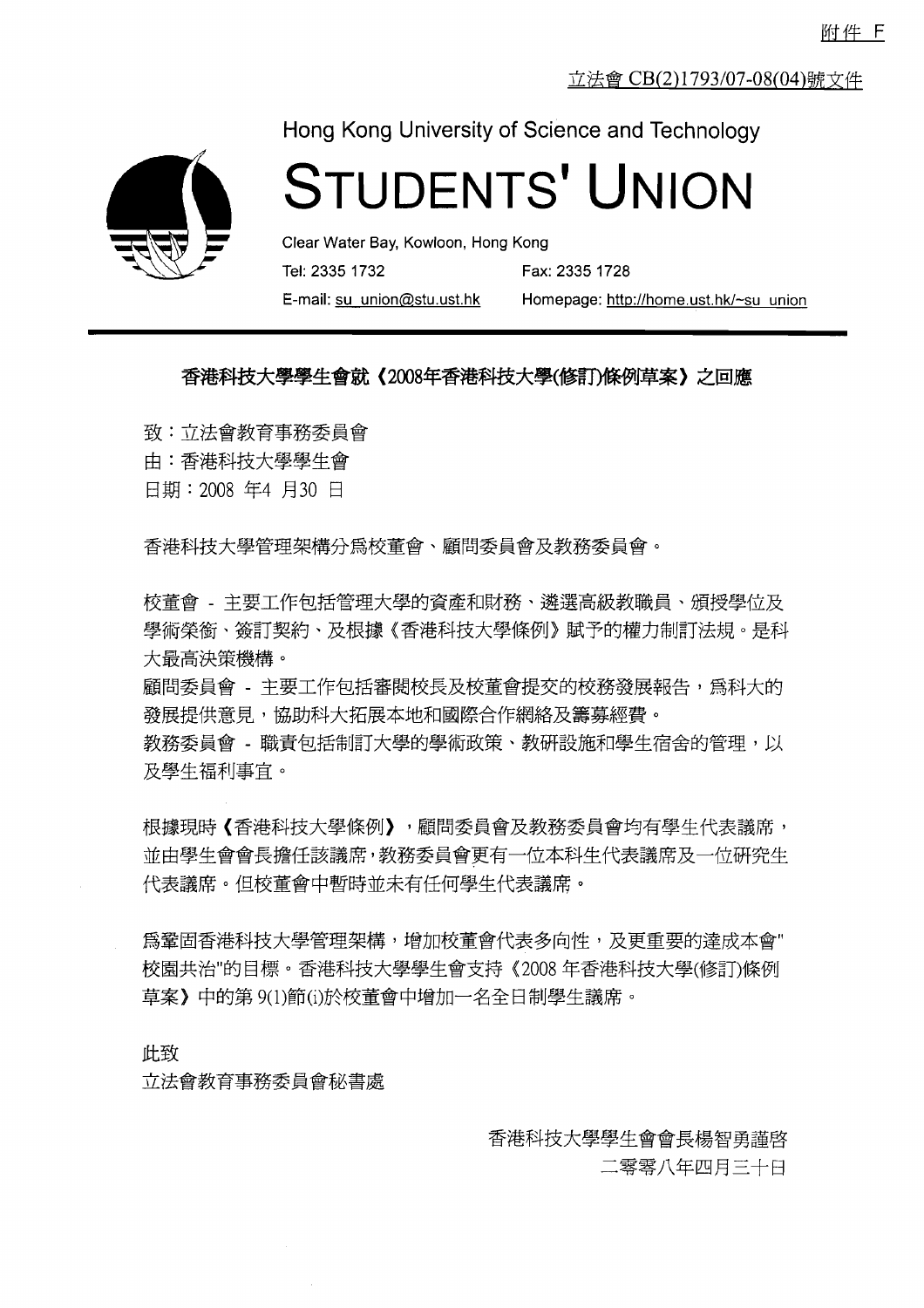## **The Hong Kong University of Science and Technology**

## **(Statute created under section 23(1) of The Hong Kong University of Science and Technology Ordinance by authority of the University Council on 4 June 2008)**

#### **Statute 9**

#### **Election for appointment of a full-time employee to the Council**

- 1. One full-time employee of the University shall be elected from among full-time employees for appointment by the Council to the Council.
- 2. A full-time employee of the University means a person who is employed directly by the University and whose contractual hours of work is not less than 39 hours per week.
- 3. Each eligible employee shall be on the electoral roll and shall be entitled to vote and to be nominated as a candidate.
- 4. The election shall be co-ordinated by the Council Secretary who shall act as the Election Officer with responsibility for organising and overseeing the election process.
- 5. The Election Officer shall determine the election timetable and the nomination and polling procedures subject to the approval of the Council.
- 6. If there is only one candidate for election, that candidate shall be declared elected unopposed. Where there is more than one candidate, the Election Officer shall organise a poll.
- 7. Voting shall be done by secret ballot and no proxy shall be allowed.
- 8. The candidate who receives the most votes shall be declared elected. If the polling results in a tie, the Election Officer shall determine the result of the election by drawing lots.
- 9. Results of the election shall be announced by the Election Officer.
- 10. An elected employee shall be appointed to the Council for three years and shall be eligible for re-appointment.
- 11. In the event of a vacancy for appointment of a full-time employee to the Council, the Election Officer shall determine whether to conduct a by-election or full election to fill the vacancy. The candidate who is elected in a byelection shall serve the remaining term of the previous holder of the vacated seat.
- 12. The Council may create or amend additional regulations governing the election process from time to time.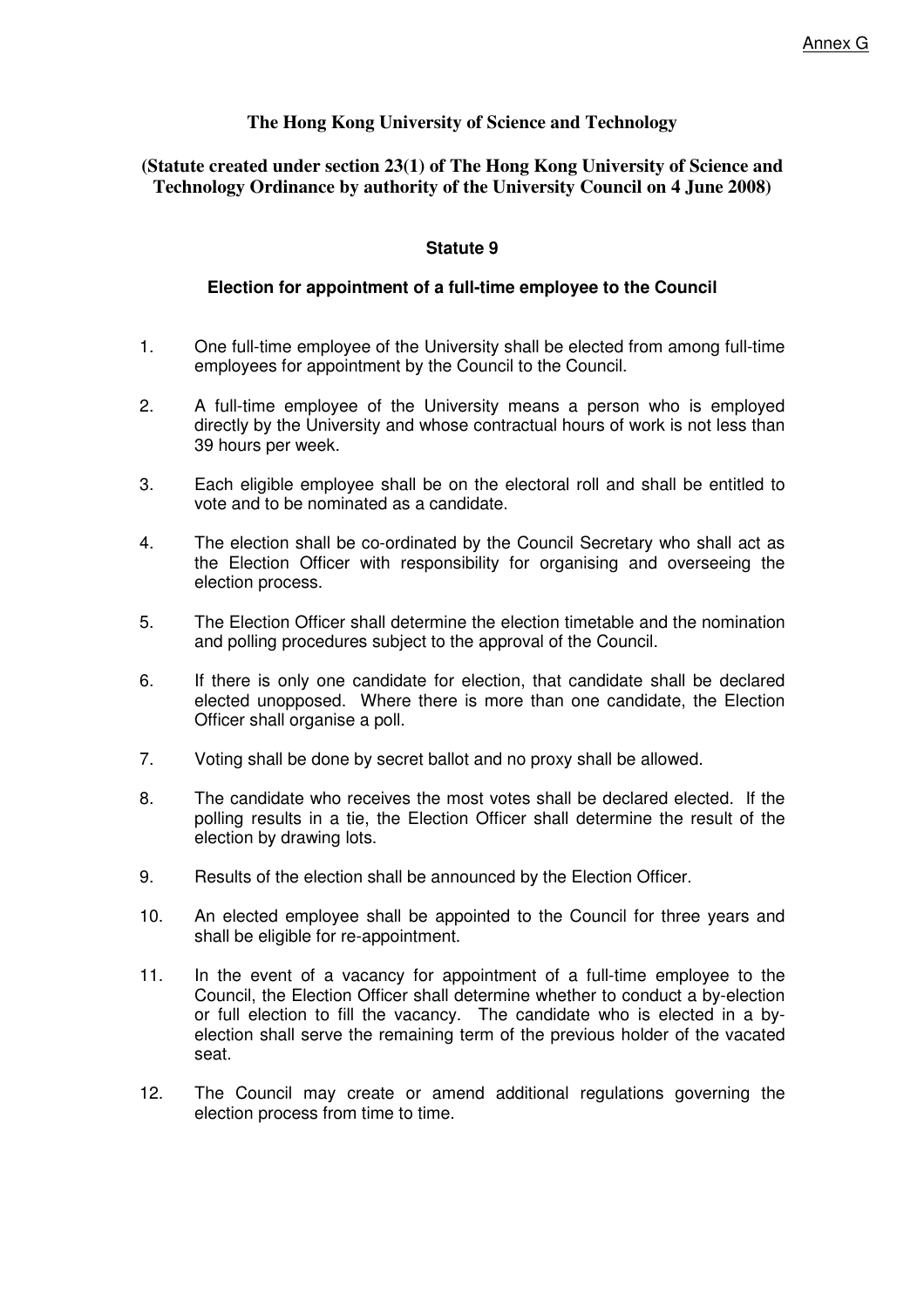## **THE HONG KONG UNIVERSITY OF SCIENCE AND TECHNOLOGY Regulations Governing the Election of ONE Full-time Staff Member to the Council (approved by the HKUST Council on 4 June 2008)**

## 1. Introduction

- 1.1 The Council of the University shall include one full-time employee elected from among full-time employees and appointed by the Council (called "the Staff Council Member" thereafter).
- 1.2 All elections relating to the Staff Council Member shall be governed by these Regulations.

## 2. Definition of terms

- 2.1 The following terms used in these Regulations shall have the meanings ascribed to them in The Hong Kong University of Science and Technology Ordinance: "University", "Council" and "Ordinance".
- 2.2 "Candidate" shall mean a full-time employee who, having been properly nominated for membership of the Council, has signified his/her willingness to be nominated.
- 2.3 "Elector" shall mean a full-time employee who has the right to vote in accordance with the provisions of the Ordinance.
- 2.4 "full-time employee" shall have the meaning ascribed thereto in Statute 9 of the statutes of the University.
- 2.5 "vote" shall mean the formal expression of choice for a candidate, made in accordance with the provision of these regulations.
- 2.6 "working day" shall mean Monday to Friday excluding any public holiday in Hong Kong.

## 3. Election Officer

The Secretary of the Council shall be the Election Officer for any election of the Staff Council Member and, unless stated otherwise, shall be responsible for the implementation and interpretation of these Regulations, in consultation with the Council, and for the proper conduct of the elections. In order to maintain his/her impartiality as Election Officer, the Secretary of the Council shall not be included in the electoral roll.

## 4. Election Schedule

- 4.1 Elections shall be held in accordance with the following timetable.
	- 4.1.1 Preparation of Electoral Roll: at least two months prior to the date on which a normal vacancy is expected to occur or upon the instruction of the Council.
	- 4.1.2 Nomination Period: 14 calendar days, after the announcement of an election.
	- 4.1.3 Second Nomination Period: not earlier than seven calendar days, and not later than 10 calendar days, after the conclusion of the Nomination Period.
	- 4.1.4 Period for Withdrawal: not more than two working days after the conclusion of the Nomination Period or the Second Nomination Period, as the case may be.
	- 4.1.5 Publication of Nominations: not later than three working days after the conclusion of the Period for Withdrawal.
	- 4.1.6 Polling Period: not less than two calendar days, commencing not earlier than seven calendar days after the Publication of Nominations.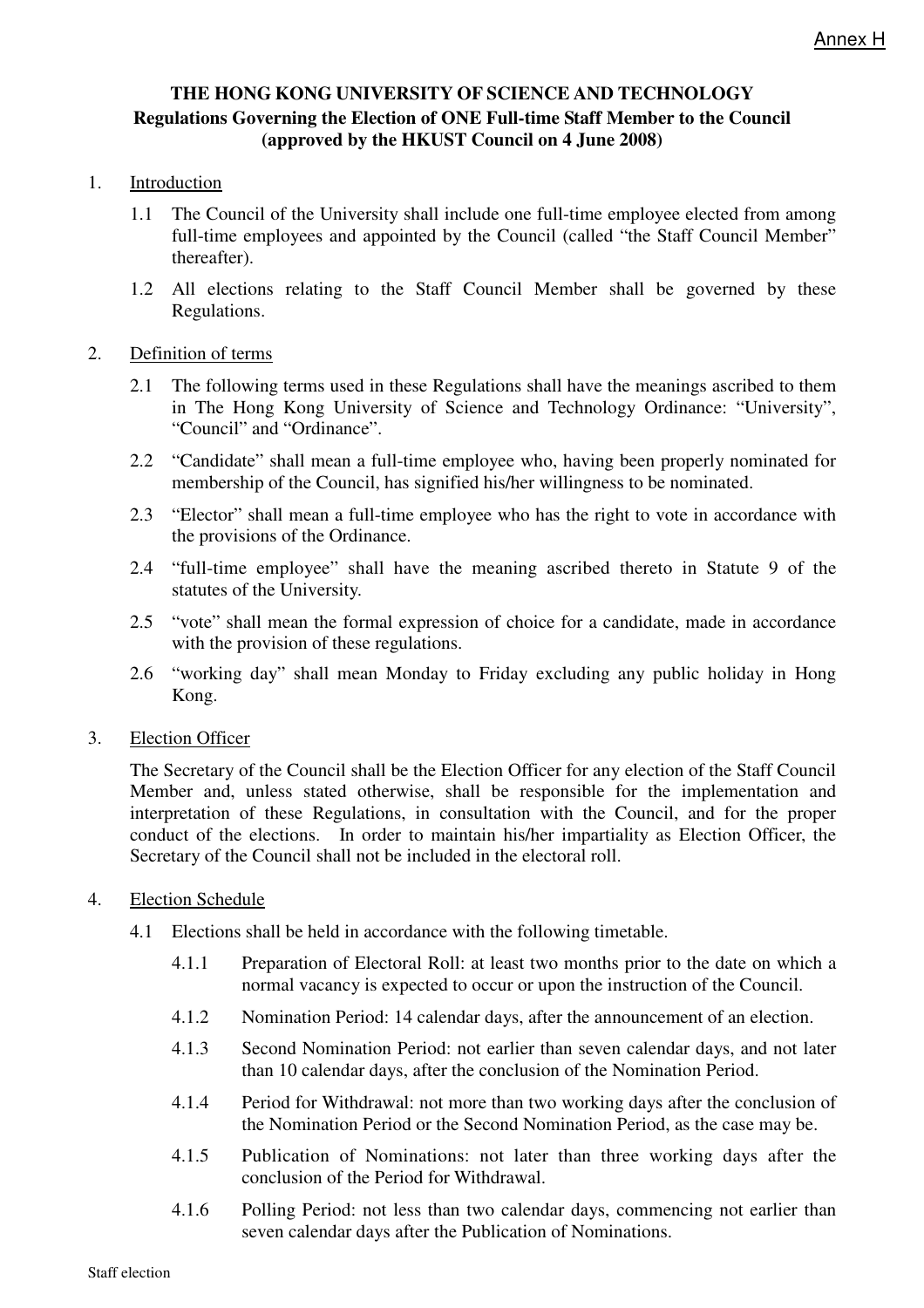- 4.1.7 Publication of the Results: not later than three working days after the conclusion of the Polling Period.
- 4.2 By-elections shall follow a similar sequence of events.
- 5. Electoral Roll
	- 5.1 The Election Officer shall be responsible for ensuring that the electoral roll is prepared at the appointed time. His/her decision on eligibility for inclusion in the roll shall be final.
	- 5.2 The electoral roll shall consist of all full-time employees excluding the Election Officer.
- 6. Duration of Appointment
	- 6.1 The Staff Council Member shall be elected from among full-time employees, to serve for a period of three years.
	- 6.2 The duration of appointment of a full-time employee elected and appointed as a member of the Council shall run from 1 January following the election and appointment, unless otherwise determined by the Council.
	- 6.3 The Staff Council Member elected and appointed as a result of a by-election shall serve the remaining term of the outgoing Staff Council Member who has vacated the seat.
	- 6.4 The Staff Council Member's term shall terminate immediately when he/she ceases to be a full-time employee of the University.
	- 6.5 The Staff Council Member may resign at any time by giving notice in writing to the Chairman of the Council.
- 7. Announcement of Election
	- 7.1 On the appointed day, the Election Officer shall issue an Announcement of the election stating the reason for the election, the duration of appointment of the Candidate to be elected, and the timetable for specific stages of the election, as set out in Section 4 above.
	- 7.2 The Election Officer shall instruct that a copy of the Announcement, together with a copy of these Regulations be placed on the University Intranet and designated notice boards.
- 8. Nominations
	- 8.1 Only Electors may put forward nominations and each Elector may participate, as proposer or seconder, in only one nomination. Nominations will be accepted only on Nomination Forms available from the Election Officer, and shall be signed by the proposer and by ten seconders (who must all be Electors), and by the Candidate, who shall thereby confirm his/her willingness to stand.
	- 8.2 If the Candidate is not in Hong Kong during the Nomination Period to sign the Nomination Form, the proposer shall provide evidence of the Candidate's consent, the validity of which shall be decided by the Election Officer.
	- 8.3 Nominations must be submitted in a sealed envelope, to reach the Election Officer by 8:00 pm on the last day of the Nomination Period. Late nominations will not be accepted.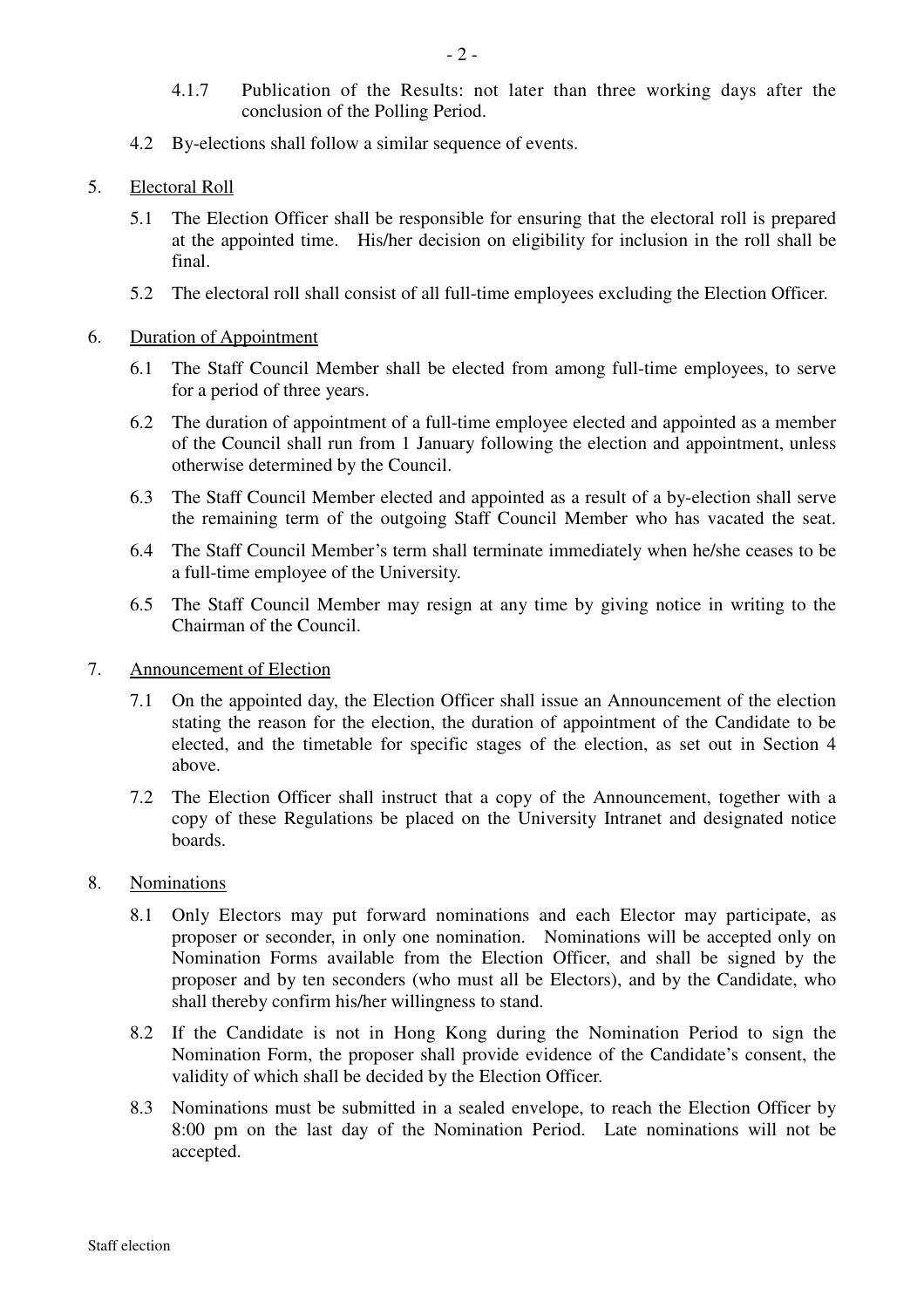- 8.4 If no nomination is received, a Second Nomination Period shall be declared. The length of the Second Nomination Period shall follow the timetable as stipulated in Section 4.1.3 above. In the event that the Second Nomination Period expires without receipt of a nomination, the nomination process shall be repeated with a new electoral roll after not less than six months have elapsed.
- 8.5 If there is only one nomination, the candidate nominated shall be deemed to have been elected unopposed and, notwithstanding Section 4 above, his/her name shall be published not later than three working days after the conclusion of the Period for Withdrawal.
- 8.6 If there are two or more nominations, the Election Officer shall publish on the University Intranet and designated notice boards an announcement which shall include the names of Candidates nominated, together with the names of proposers and seconders, and details of the voting procedure. Where two or more nomination forms are received for the same Candidate, the first nomination form for the Candidate received by the Election Officer shall be regarded as the operative nomination.
- 8.7 Candidates, or their proposers, may submit for publication by the Election Officer such biographical data as they deem appropriate in a form to be specified by the Election Officer.
- 9. Campaigning activities

Subject to any conditions set by the Election Officer in consultation with the Council, a Candidate may conduct campaigning activities, provided that such activities are in line with conventional election practices, appropriate to an institution of higher education and do not contravene the spirit of fair play.

- 10. Voting Procedure
	- 10.1 Elections shall take place on the appointed days at Polling Stations or other venues designated for such purpose by the Election Officer.
	- 10.2 Each Elector will be entitled to cast one vote and may vote for one Candidate only. The vote cast by each Elector shall be secret and no attempt shall be made to identify the votes cast by other Electors. Any full-time employee who is found to have violated this regulation will be subject to disciplinary action.
	- 10.3 Each Elector shall cast his/her vote in person by presenting his/her HKUST staff identity card at a Polling Station and no proxy vote will be accepted.

#### 11. Determination and Publication of Results

- 11.1 The Election Officer shall appoint and publish the names of two persons, who shall not be Electors, to serve as independent Returning Officers for the election. The Returning Officers shall not participate in the election.
- 11.2 All Candidates shall be notified of the day and time fixed for counting the votes, and shall be present at the count.
- 11.3 On the appointed day, the Returning Officers shall proceed to count the votes cast. The Election Officer shall observe the counting and may call for a recount at the conclusion of the count.
- 11.4 Decision on the validity of a vote shall rest with the Election Officer.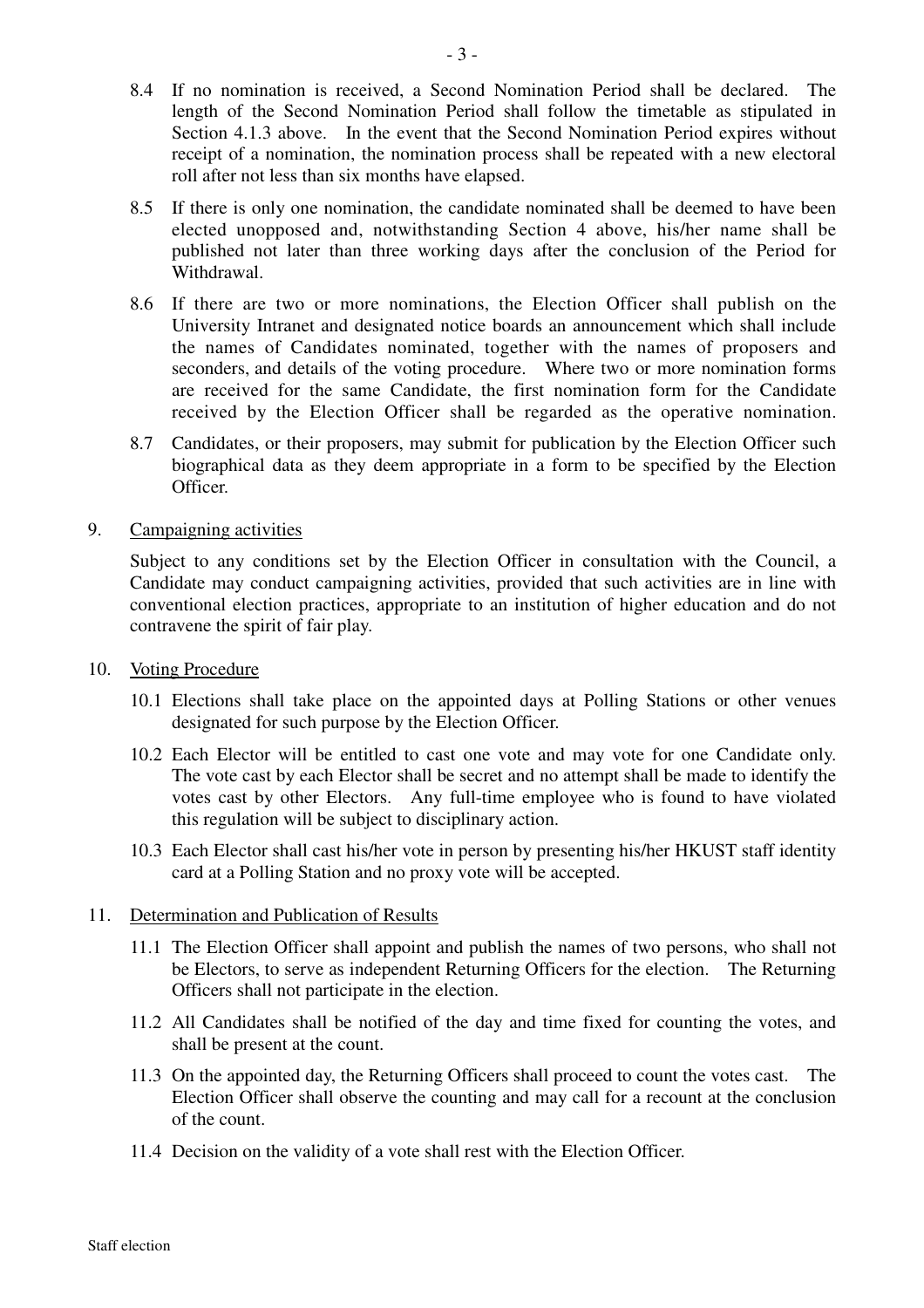- 11.5 In the event of a tie in which no single Candidate has received more votes than any other Candidate, the Election Officer shall determine the result of the election by drawing lots. If any candidate receiving the same highest number of votes fails to be present at the count, the Election Officer may draw the lot on behalf of the candidate. The Election Officer shall declare the candidate on whom the lot falls as elected.
- 11.6 At the conclusion of the count, the Election Officer shall confirm the number of votes cast and the number of invalid votes, and sign a statement to this effect.
- 11.7 The Election Officer shall publish an announcement of the results including the name of the successful Candidate, the number of votes cast for each Candidate and the total number of valid and invalid votes. This announcement shall be placed on the University Intranet and designated notice boards.

#### 12. Complaints and Confirmation of Results

- 12.1 A complaint against any of the Electors, Candidates, and/or the persons who execute the various procedures in the election (excluding the Election Officer) must be lodged in writing with the Election Officer at any time but not later than 48 hours after the Publication of the Results. The Election Officer and a Vice-President to be appointed by the President shall investigate any complaint so lodged.
- 12.2 A complaint against the Election Officer must be lodged with the Chairman of the Council at any time but not later than 48 hours after the Publication of the Results. The Chairman of the Council, together with the President, shall investigate such complaint.
- 12.3 If, in the view of the Election Officer and the appointed Vice-President or the Chairman of the Council and the President (as the case may be), the results of the investigation indicate that the complaint is not justified, then the Election Officer or the Chairman of the Council (as the case may be) shall rule that the election result as already announced should stand.
- 12.4 If, in the view of the Election Officer and the appointed Vice-President or the Chairman of the Council and the President (as the case may be), the results of the investigation indicate that there are reasonable grounds to believe that the complaint is justified, then the Election Officer or the Chairman of the Council (as the case may be) shall, depending on the circumstances of each case, adopt any one of the following courses of action in his/her absolute discretion as he/she thinks fit without disclosing any reason for the decision to the complainant(s):-
	- (i) that the Candidate against whom the complaint has been lodged and found justified, be disqualified and the person who has received the next highest number of valid votes be declared elected instead; or
	- (ii) that the polling which has taken place be declared null and void, and that a new polling exercise be conducted; or
	- (iii) that the whole election which has taken place be declared null and void, and that a new election be conducted.
- 12.5 An appeal, if any, against the decision made in Section 12.4 will be dealt with by the Standing Committee of the Council, whose decision shall be final and conclusive.
- 12.6 If no complaint is received by the appointed day, the Election Officer, who is the Secretary of the Council, shall submit the name of the elected full-time employee to the Chairman of the Council for appointment.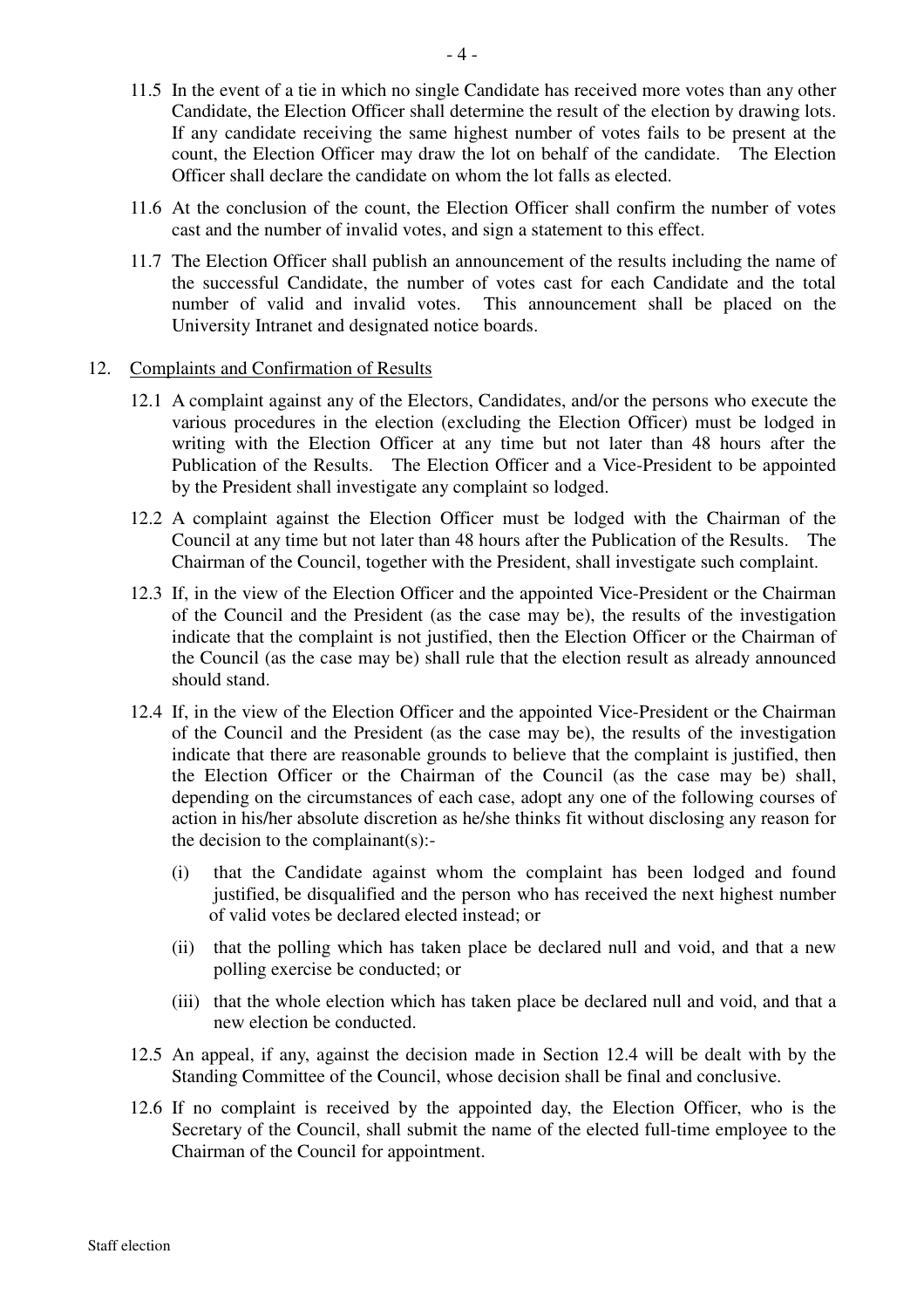- 12.7 When the Chairman of the Council confirms the appointment, the Secretary of the Council shall inform the Candidate accordingly.
- 12.8 The polling records shall be destroyed by the Election Officer one month after the publication of the results unless any complaint is substantiated. In the event a complaint is substantiated, the polling records shall be retained until the outcome of the investigation into the complaint has been confirmed.

#### 13. Revision of Regulations

The Council may, at its absolute discretion, change these Regulations generally or for the purpose of a particular election. Any change to these Regulations shall be published on the University Intranet and designated notice boards.

Council Secretariat The Hong Kong University of Science and Technology June 2008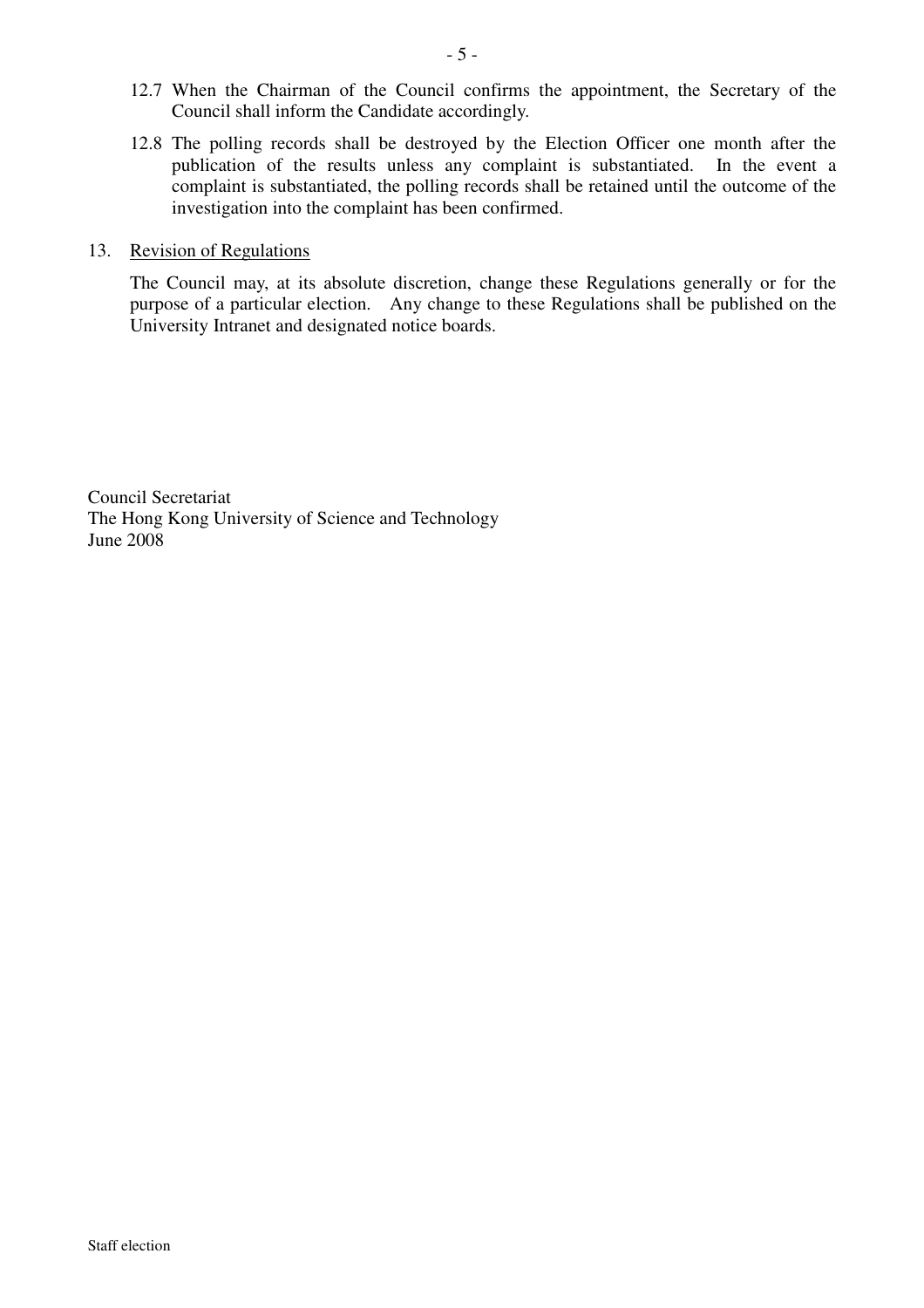## **The Hong Kong University of Science and Technology**

## **(Statute created under section 23(1) of The Hong Kong University of Science and Technology Ordinance by authority of the University Council on 4 June 2008)**

## **Statute 10**

#### **Election for appointment of a full-time student to the Council**

- 1. One full-time student of the University shall be elected from among full-time students for appointment by the Council to the Council.
- 2. A full-time student of the University means a person who is registered on any full-time programme of study leading to a degree, degrees or other academic award(s) of the University as approved by the Senate.
- 3. Each eligible student shall be on the electoral roll and shall be entitled to vote and to be nominated as a candidate.
- 4. The election shall be co-ordinated by the Director of Admissions, Registration and Records who shall act as the Election Officer with responsibility for organising and overseeing the election process.
- 5. The Election Officer shall determine the election timetable and the nomination and polling procedures subject to the approval of the Council.
- 6. If there is only one candidate for election, that candidate shall be declared elected unopposed. Where there is more than one candidate, the Election Officer shall organise a poll.
- 7. Voting shall be done by secret ballot and no proxy shall be allowed.
- 8. The candidate who receives the most votes shall be declared elected. If the polling results in a tie, the Election Officer shall determine the result of the election by drawing lots.
- 9. Results of the election shall be announced by the Election Officer.
- 10. An elected student shall be appointed to the Council for one year and shall be eligible for re-appointment.
- 11. In the event of a vacancy for appointment of a full-time student to the Council, the Election Officer shall determine whether to conduct a by-election or full election to fill the vacancy. The candidate who is elected in a by-election shall serve the remaining term of the previous holder of the vacated seat.
- 12. The Council may create or amend regulations governing the election process from time to time.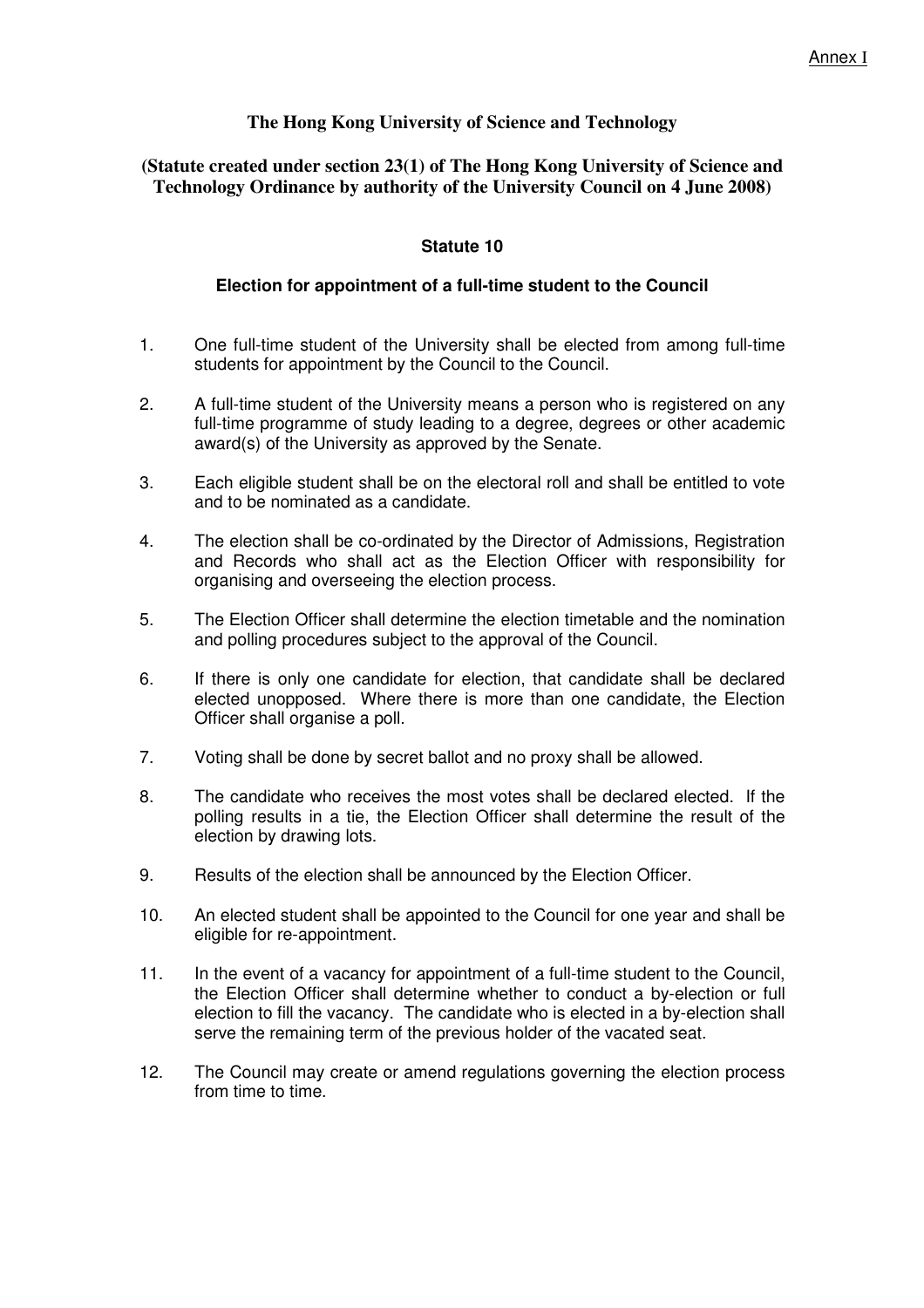## **THE HONG KONG UNIVERSITY OF SCIENCE AND TECHNOLOGY Regulations Governing the Election of ONE Full-time Student Member to the Council (approved by the HKUST Council on 4 June 2008)**

## 1. Introduction

- 1.1 The Council of the University shall include one full-time student elected from among full-time students and appointed by the Council (called "the Student Council Member" hereafter).
- 1.2 All elections relating to the Student Council Member shall be governed by these Regulations.

## 2. Definition of terms

- 2.1 The following terms used in these Regulations shall have the meanings ascribed to them in The Hong Kong University of Science and Technology Ordinance: "University", "Council" and "Ordinance".
- 2.2 "Candidate" shall mean a full-time student who, having been properly nominated for membership of the Council, has signified his/her willingness to be nominated.
- 2.3 "Elector" shall mean a full-time student who has the right to vote in accordance with the provisions of the Ordinance.
- 2.4 "full-time student" shall have the meaning ascribed thereto in Statute 10 of the statutes of the University.
- 2.5 "vote" shall mean the formal expression of choice for a candidate, made in accordance with the provision of these regulations.
- 2.6 "working day" shall mean Monday to Friday excluding any public holiday in Hong Kong.

## 3. Election Officer

The Director of Admissions, Registration and Records shall be the Election Officer for any election of the Student Council Member and, unless stated otherwise, shall be responsible for the implementation and interpretation of these Regulations, in consultation with the Council, and for the proper conduct of the elections.

- 4. Election schedule
	- 4.1 Elections shall be held in accordance with the following timetable.
		- 4.1.1 Preparation of Electoral Roll: at least two months prior to the date on which a normal vacancy is expected to occur or upon the instruction of the Council.
		- 4.1.2 Nomination Period: 14 calendar days, after the announcement of an election.
		- 4.1.3 Second Nomination Period: not earlier than seven calendar days, and not later than 10 calendar days, after the conclusion of the Nomination Period.
		- 4.1.4 Period for Withdrawal: not more than two working days after the conclusion of the Nomination Period or the Second Nomination Period, as the case may be.
		- 4.1.5 Publication of Nominations: not later than three working days after the conclusion of the Period for Withdrawal.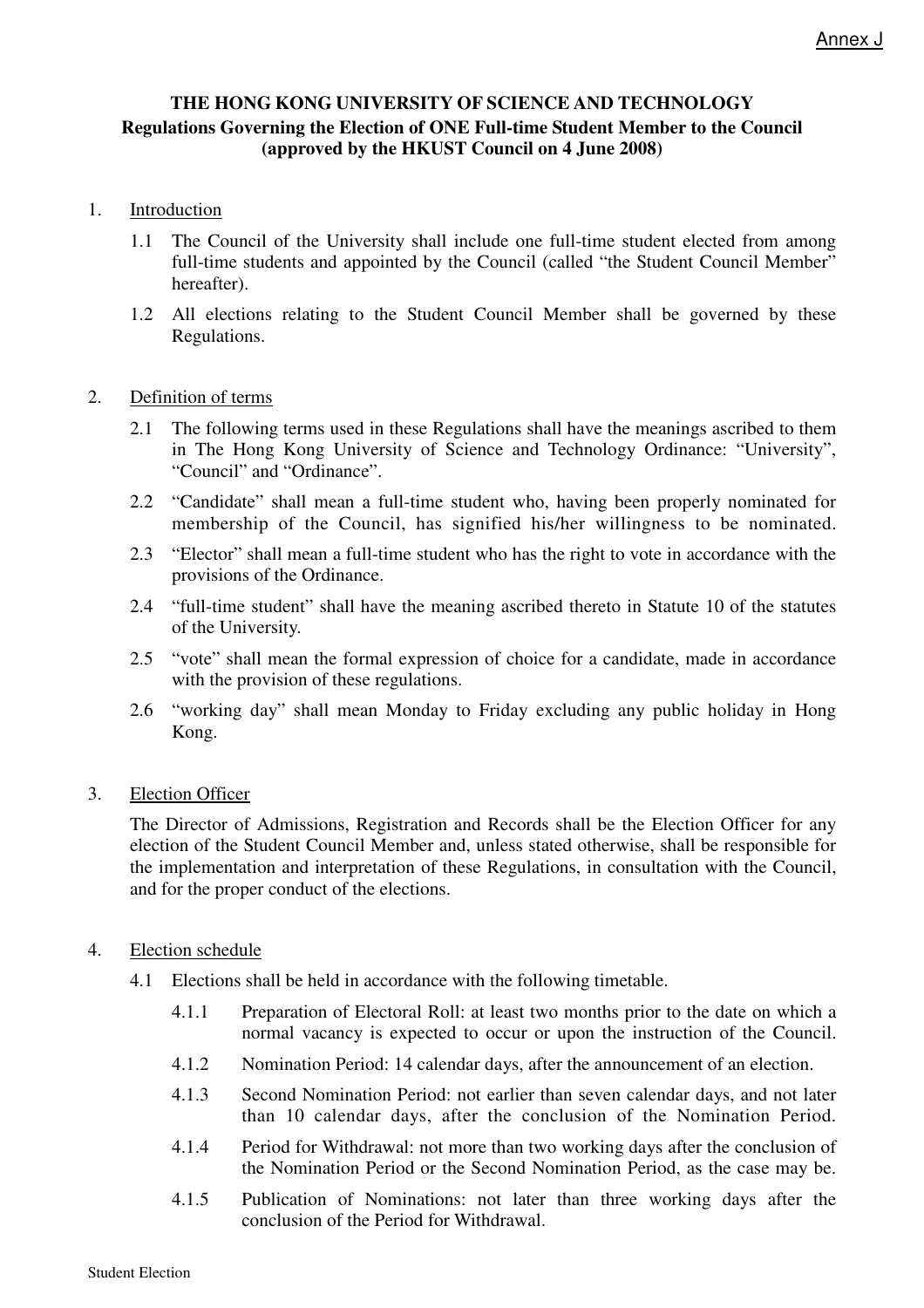- 4.1.6 Polling Period: not less than two calendar days, commencing not earlier than seven calendar days after the Publication of Nominations.
- 4.1.7 Publication of the Results: not later than three working days after the conclusion of the Polling Period.
- 4.2 By-elections shall follow a similar sequence of events.

## 5. Electoral Roll

- 5.1 The Election Officer shall be responsible for ensuring that the electoral roll is prepared at the appointed time. His/her decision on eligibility for inclusion in the roll shall be final.
- 5.2 The electoral roll shall consist of all full-time students.

## 6. Duration of appointment

- 6.1 The Student Council Member shall be elected from among full-time students, to serve for a period of one year.
- 6.2 The duration of appointment of a full-time student elected and appointed as a member of the Council shall run from 1 July following the election and appointment, unless otherwise determined by the Council.
- 6.3 The Student Council Member elected and appointed as a result of a by-election shall serve the remaining term of the outgoing Student Council Member who has vacated the seat.
- 6.4 The Student Council Member's appointment shall terminate immediately when he/she ceases to be a full-time student of the University.
- 6.5 The Student Council Member may resign at any time by giving notice in writing to the Chairman of the Council.

## 7. Announcement of Election

- 7.1 On the appointed day, the Election Officer shall issue an Announcement of the election stating the reason for the election, the duration of appointment of the Candidate to be elected, and the timetable for specific stages of the election, as set out in Section 4 above.
- 7.2 The Election Officer shall instruct that a copy of the Announcement, together with a copy of these Regulations, be placed on the University Intranet and designated notice boards.

## 8. Nominations

- 8.1 Only Electors may put forward nominations and each Elector may participate, as proposer or seconder, in only one nomination. Nominations will be accepted only on Nomination Forms available from the Election Officer, and shall be signed by the proposer and by ten seconders (who must all be Electors), and by the Candidate, who shall thereby confirm his/her willingness to stand.
- 8.2 If the Candidate is not in Hong Kong during the Nomination Period to sign the Nomination Form, the proposer shall provide evidence of the Candidate's consent, the validity of which shall be decided by the Election Officer.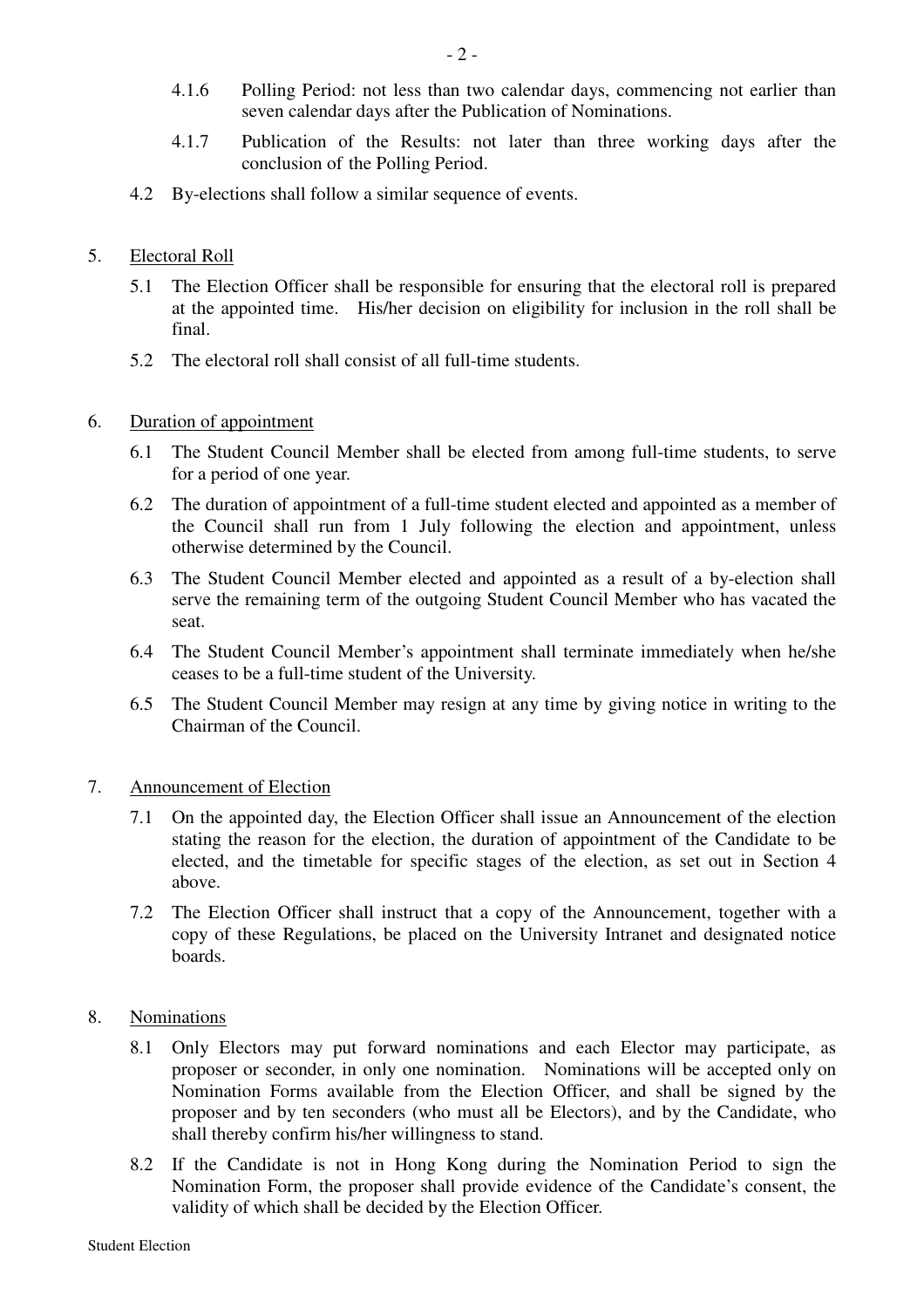- 8.3 Nominations must be submitted in a sealed envelope, to reach the Election Officer by 8:00 pm on the last day of the Nomination Period. Late nominations will not be accepted.
- 8.4 If no nomination is received, a Second Nomination Period shall be declared. The length of the Second Nomination Period shall follow the timetable as stipulated in Section 4.1.3 above. In the event that the Second Nomination Period expires without receipt of a nomination, the nomination process shall be repeated with a new electoral roll after not less than six months have elapsed.
- 8.5 If there is only one nomination, the Candidate nominated shall be deemed to have been elected unopposed and, notwithstanding Section 4 above, his/her name shall be published not later than three working days after the conclusion of the Period for Withdrawal.
- 8.6 It there are two or more nominations, the Election Officer shall publish on the University Intranet and designated notice boards an announcement which shall include the names of Candidates nominated, together with the names of proposers and seconders, and details of the voting procedure. Where two or more nomination forms are received for the same Candidate, the first nomination form for the Candidate received by the Election Officer shall be regarded as the operative nomination.
- 8.7 Candidates, or their proposers, may submit for publication by the Election Officer such biographical data as they deem appropriate in a form to be specified by the Election Officer.
- 9. Campaigning activities

Subject to any conditions set by the Election Officer in consultation with the Council, a Candidate may conduct campaigning activities, provided that such activities are in line with conventional election practices, appropriate to an institution of higher education and do not contravene the spirit of fair play.

- 10. Voting Procedure
	- 10.1 Elections shall take place on the appointed days at Polling Stations or other venues designated for such purpose by the Election Officer.
	- 10.2 Each Elector will be entitled to cast one vote and may vote for one Candidate only. The vote cast by each Elector shall be secret and no attempt shall be made to identify the votes cast by other Electors. Any full-time student who is found to have violated this regulation will be subject to disciplinary action.
	- 10.3 Each Elector shall cast his/her vote in person by presenting his/her HKUST student identity card at a Polling Station and no proxy vote will be accepted.

## 11. Determination and Publication of Results

- 11.1 The Election Officer shall appoint and publish the names of two persons, who shall not be Electors, to serve as independent Returning Officers for the election. The Returning Officers shall not participate in the election.
- 11.2 All Candidates shall be notified of the day and time fixed for counting the votes, and shall be present at the count.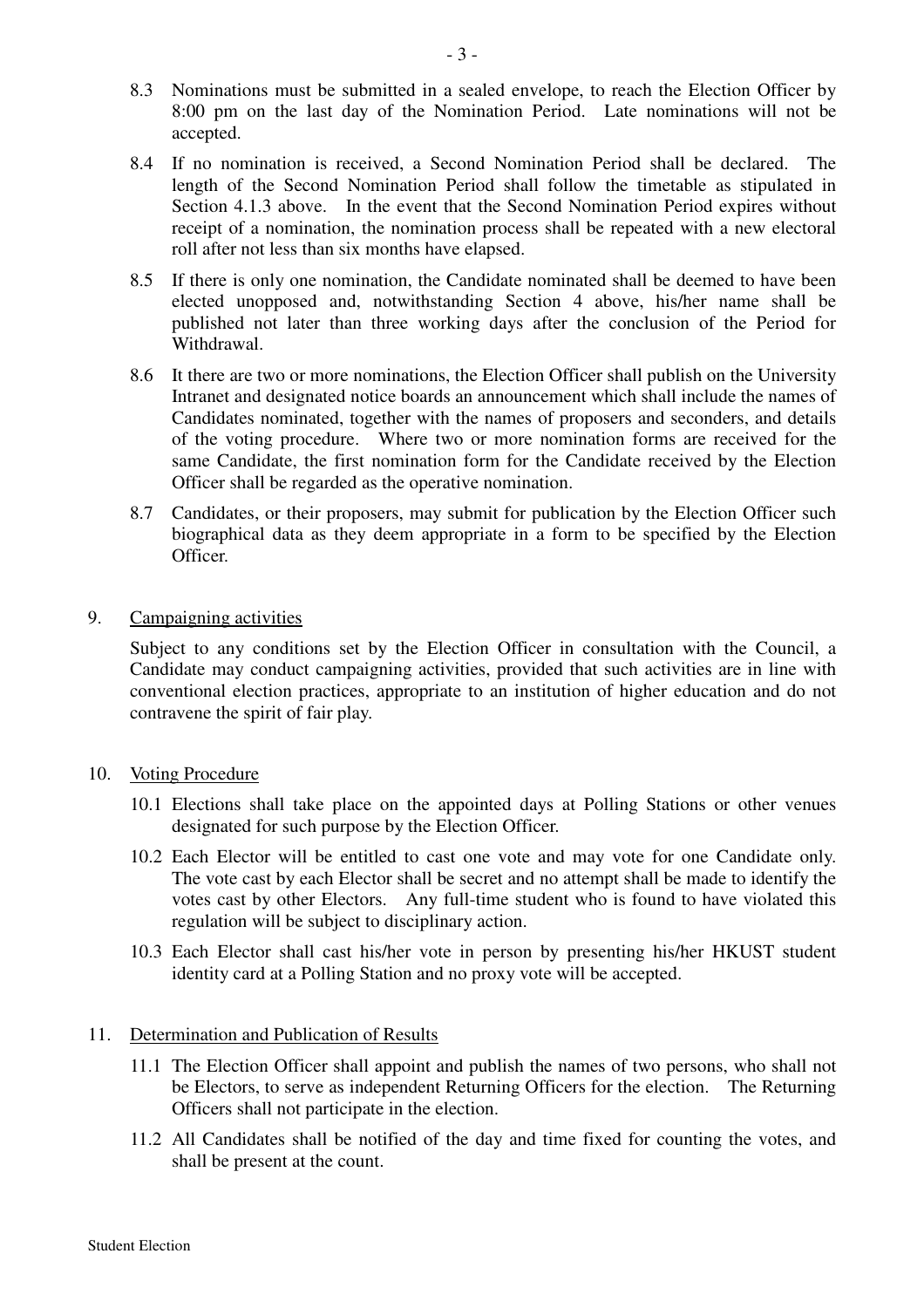- 11.3 On the appointed day, the Returning Officers shall proceed to count the votes cast. The Election Officer shall observe the counting and may call for a recount at the conclusion of the count.
- 11.4 Decision on the validity of a vote shall rest with the Election Officer.
- 11.5 In the event of a tie in which no single Candidate has received more votes than any other Candidate, the Election Officer shall determine the result of the election by drawing lots. If any candidate receiving the same highest number of votes fails to be present at the count, the Election Officer may draw the lot on behalf of the candidate. The Election Officer shall declare the candidate on whom the lot falls as elected.
- 11.6 At the conclusion of the count, the Election Officer shall confirm the number of votes cast and the number of invalid votes, and sign a statement to this effect.
- 11.7 The Election Officer shall publish an announcement of the results including the name of the successful Candidate, the number of votes cast for each Candidate and the total number of valid and invalid votes. This announcement shall be placed on the University Intranet and designated notice boards.

#### 12. Complaints and Confirmation of Results

- 12.1 A complaint against any of the Electors, Candidates, and/or the persons who execute the various procedures in the election (excluding the Election Officer) must be lodged in writing with the Election Officer at any time but not later than 48 hours after the Publication of the Results. The Election Officer and the Director of Student Affairs shall investigate any complaint so lodged.
- 12.2 A complaint against the Election Officer must be lodged with the Chairman of the Council at any time but not later than 48 hours after the Publication of the Results. The Chairman of the Council, together with the President, shall investigate such complaint.
- 12.3 If, in the view of the Election Officer and the Director of Student Affairs or the Chairman of the Council and the President (as the case may be), the results of the investigation indicate that the complaint is not justified, then the Election Officer or the Chairman of the Council (as the case may be) shall rule that the election result as already announced should stand.
- 12.4 If, in the view of the Election Officer and the Director of Student Affairs or the Chairman of the Council and the President (as the case may be), the results of the investigation indicate that there are reasonable grounds to believe that the complaint is justified, then the Election Officer or the Chairman of the Council (as the case may be) shall, depending on the circumstances of each case, adopt any one of the following courses of action in his/her absolute discretion as he/she thinks fit without disclosing any reason for the decision to the complainant(s):-
	- (i) that the Candidate against whom the complaint has been lodged and found justified, be disqualified and the person who has received the next highest number of valid votes be declared elected instead; or
	- (ii) that the polling which has taken place be declared null and void, and that a new polling exercise be conducted; or
	- (iii) that the whole election which has taken place be declared null and void, and that a new election be conducted.